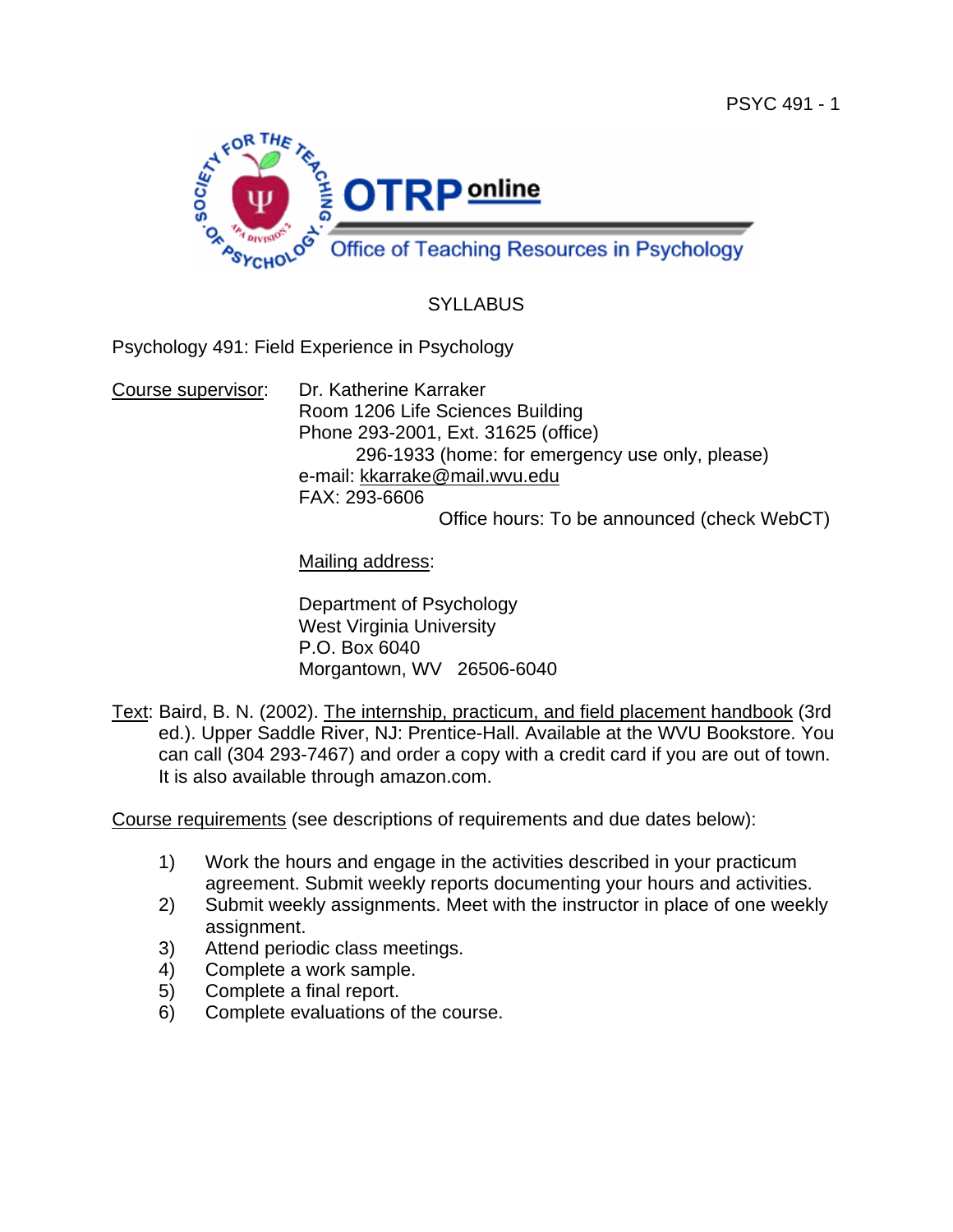### Grades:

Your final course grade will be calculated as follows:

| Activity                                            | Points |
|-----------------------------------------------------|--------|
| Grade recommended by supervisor                     | 100    |
| Weekly assignments (3 points each x 15)             | 45     |
| Attendance at periodic meetings (2 points each x 5) | 10     |
| Work sample                                         | 40     |
| Final report                                        | 5      |
| Evaluations (required but not graded)               |        |
|                                                     |        |

### 180-200 points  $= A$  $160-179$  points = B  $140-159$  points = C 120-139 points  $= D$  $< 119$  points  $= F$

You can monitor your scores on individual assignments on WebCT. Just click on "Student Grades" for a list of your scores to date.

### Descriptions of Requirements

### Weekly Reports and Assignments

Each week students must submit both a weekly report of their work activities and an answer to a weekly question via WebCT (see instructions below). Weekly reports and assignments must be submitted by midnight on the Monday following each week's work (unless it is a University holiday in which case reports are due the next regular class day). The first report and assignment is due Monday, August 25 by midnight.

Weekly reports help the student and instructor remain in contact and allow for a record of activities, progress, and problems. The weekly report consists of a list of dates and times worked, as well as a description of the activities engaged in during the week. The description of activities should be about a paragraph in length and should include specific activities (such as: sat in on a depression group meeting, tested a client using the ARU battery, wrote case notes, met with three clients) and any interesting observations you made. Weekly reports that give exactly the same information every week or that are overly vague or general are unacceptable. On the other hand, it is not necessary to write several long paragraphs every week.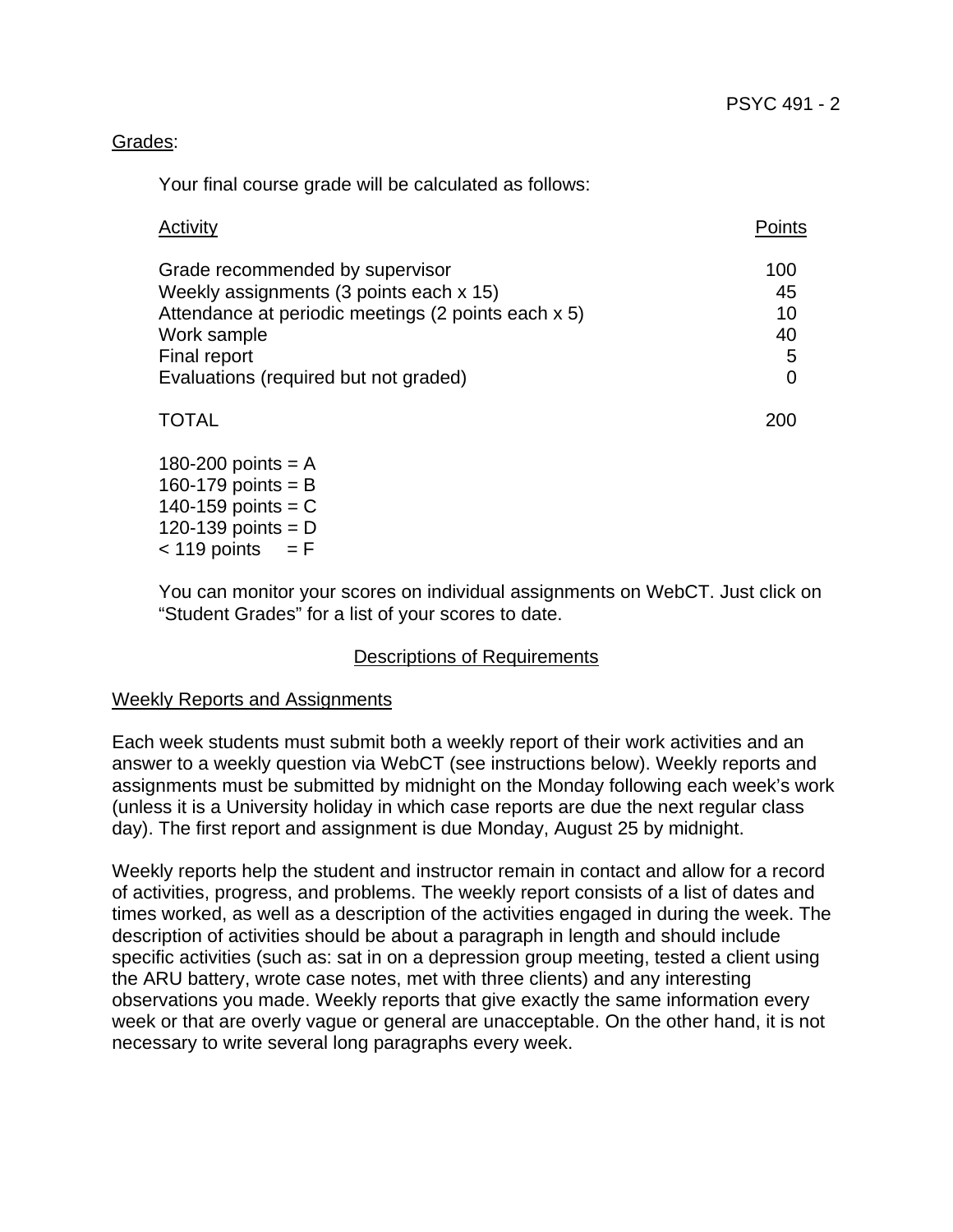A list of 15 questions on the readings is provided on WebCT. One question response is due each week. Students who previously participated in Psychology 491 do not need to complete the reading questions, but must select one of the provided alternate questions to answer (see list on WebCT). Students taking the course for a third time must provide a journal entry each week (see especially the section on reflection and exploration on pages 14-15 of the text for guidelines on journal writing). Students whose placements are not clinical or related to mental health may in some cases need to be creative in answering the weekly questions. Contact the instructor if necessary for guidance.

Once between the second and fourth meetings, you must replace a weekly assignment (other than the Week 11 assignment) with a 15-minute meeting with the instructor to discuss your placement. These meetings will be scheduled at the second meeting. Students who are repeating the course (and who thus are not required to attend the second meeting) must contact the instructor to arrange a meeting time.

Assignments will be graded as good (3 points), OK (2 points), or minimally acceptable (1 point). An extra ½ or 1 point will occasionally be awarded for excellent answers. Late questions (submitted after midnight on the due date) will have 1 point deducted. Answers should be 1-2 paragraphs in length.

You should use complete sentences, proper grammar, and good spelling in your weekly reports and assignments. Please proofread your answers before saving them. Also, be sure to refer explicitly to the text or readings in your answers to weekly questions. One of the purposes of your answer is to convince the instructor that you have completed the reading assignment and thought carefully about how it applies to your experiences. **When you mention material from the text, make the source of the material clear (e.g., "According to the text...", "...as described in the text...", etc.). However, also be sure to paraphrase information you take from the text. Please do not directly quote from the text, either with or without placing the quoted material in quotation marks (see information on plagiarism in General Notes #1 below). Failing to explicitly and appropriately relate your answer to the reading material will lead to a minimum ½-point deduction. Plagiarism will result in more severe penalties (see below).** 

You must take care to maintain confidentiality (of clients and coworkers) when completing weekly reports and assignments. See the section on confidentiality below.

You also should always check WebCT for comments from the instructor on your weekly assignments. This can be done by clicking on "Completed" to the right of the listing for each report or assignment. The instructor's comments are in the last comments box. Part of your Week 2 assignment requires you to e-mail a copy of the instructor's comments on your Week 1 assignment to ensure that you know how to do this.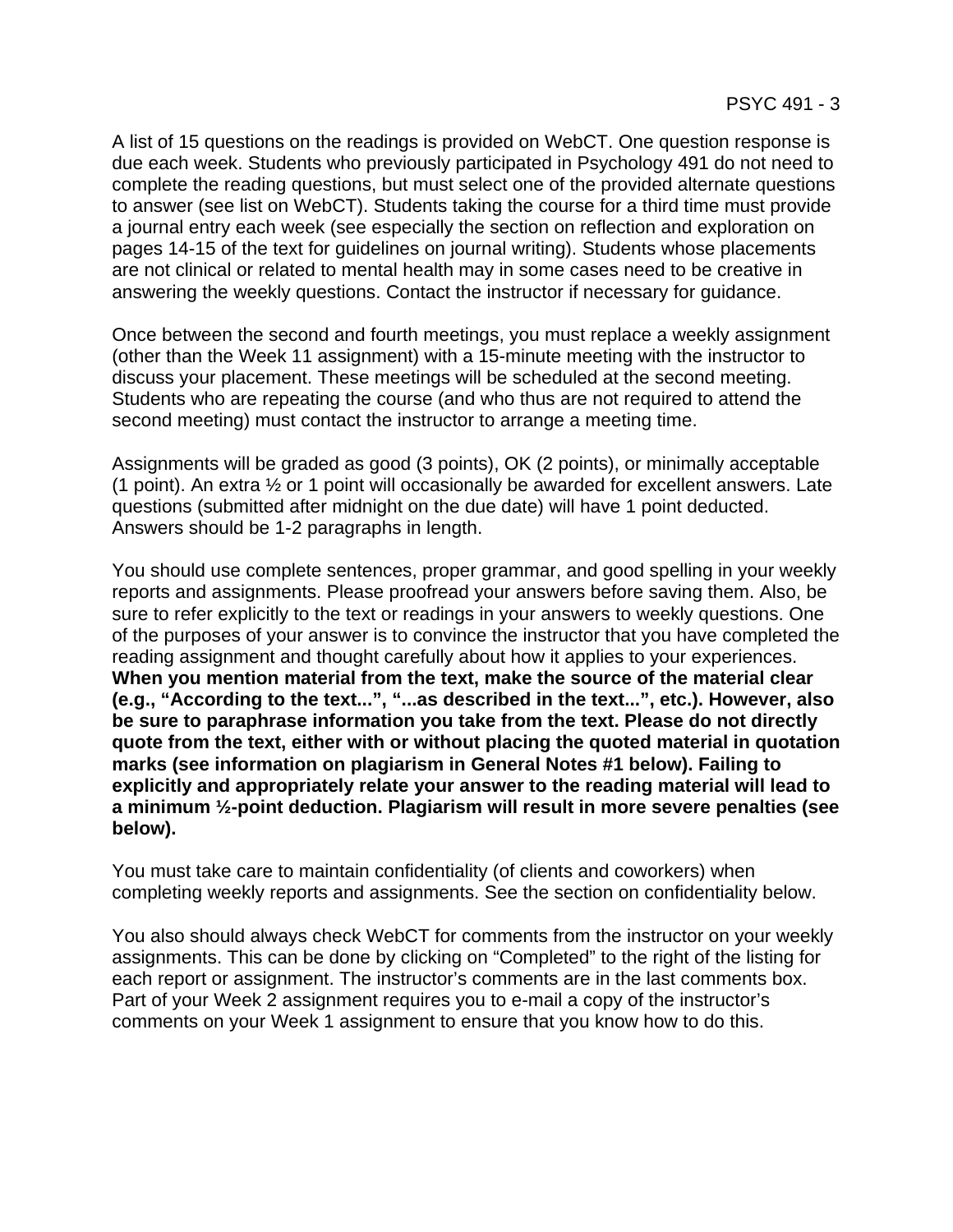### Periodic Meetings

Periodic (every 3-4 weeks) meetings are held so students and the instructor can discuss assignments and activities. These meetings also provide the opportunity for students to learn about other placements besides their own and to discuss problems and insights with other students. See the course schedule (on the last page of this syllabus) for information about the topics to be discussed at each meeting. Meetings are held on Thursdays from 5:15 to 6:00 p.m. on the dates listed in the course schedule.

Students taking this course for the first time are required to attend all five periodic meetings. Students who previously took the course are only required to attend the first and last meetings, unless they previously took the course in the summer (when meetings weren't held), in which case they are required to attend all the meetings.

### Work Sample

All students in the course must submit a work sample related to their practicum activities on the date listed on the course schedule. Work samples may be submitted in person (put in Dr. Karraker's mailbox in the main office), by mail or fax, or as an e-mail attachment. Students who are repeating the course must check with Dr. Karraker to ensure that they select a topic that is substantially different from that of the report they wrote in the previous semester.

The work sample is worth 40 points: 35 points for content and 5 points for quality of writing. Late submissions will lose 2 points per day. See the Work Sample Guidelines (provided at the first meeting and available on WebCT) for further information on the work sample.

### Final report

A final report on your practicum activities is due on the date listed in the course schedule. Final reports may be submitted in person (put in Dr. Karraker's mailbox), by mail or fax, or as e-mail attachments. The final report is worth 5 points; 1 point per day will be deducted for late submissions. The final report is required; your grade will not be submitted until you have turned in an acceptable (3 points or better) final report.

The final report should be a 2-3-page paper that summarizes the outcome of your placement in terms of your experiences and the original objectives set forth in your practicum agreement. Include the following labeled sections:

- A. Overview of your placement
- B. Review of your activities
- C. Your reaction to your experiences
- D. How well your original objectives were met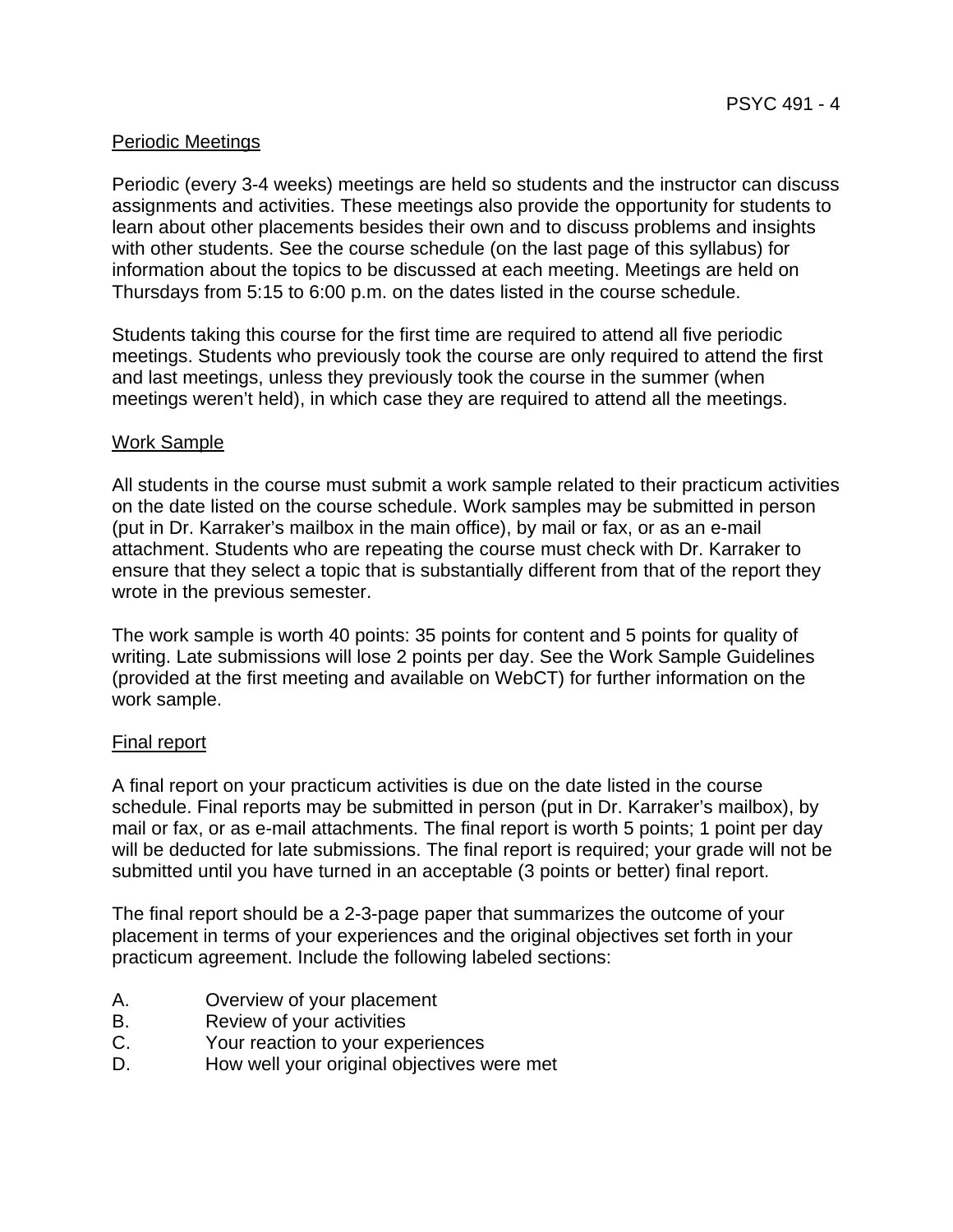- E. How the facts and concepts you learned in your prior course work relates to your experiences
- F. An evaluation of your plans to continue in psychology or related fields
- G. How your career planning has been influenced by your placement
- H. Conclusion

### Course evaluations

You must complete an evaluation of the course **and** an evaluation of your placement and site supervisor via WebCT. These evaluations will be available to you on WebCT beginning December 1. They are at the bottom of the list of weekly reports and weekly questions you may see when you click on the evaluation icons. You will also be asked to complete a paper and pencil evaluation of the course and instructor at the last meeting. Your grade will not be submitted until you have completed these evaluations. You also are responsible for ensuring that your supervisor submits a completed "Supervisor Evaluation of Practicum Student" (available via WebCT - print a copy to give to your supervisor if they misplace the copy sent to them by Dr. Karraker) directly to Dr. Karraker. A passing grade cannot be submitted until the supervisor evaluation is received. Half of your grade is based on your supervisor's evaluation.

# General notes

- 1. **Plagiarism must be avoided in all submitted work (see statement on academic integrity below). This means you may not copy verbatim (using the same words or close to the same words) from any source, including books, journals, client records, web documents, etc. Even definitions and lists must be expressed in your own words. You must cite the source (other than yourself and your own experiences) of any information included in your work. DO NOT USE DIRECT QUOTES in any of your work (including weekly assignments) for this class. See also the information on writing provided on WebCT for further information on APA style, appropriately using reference material, and avoiding plagiarism.**
- 2. All identifying information must be deleted from weekly assignments, work samples, final reports, and any other written materials (such as e-mail messages to the instructor) in order to protect the confidentiality of clients, agencies, and professionals. This means that you do not use the real first or last names of clients, and you should not give the names of any professionals or paraprofessionals employed at your agency (other than the supervisor listed on your Practicum Agreement Form), or the name of any agencies involved (other than your placement site). Do not provide any personal details that might allow a client to be identified in your report. This holds for all clients, whether they be individual persons, groups, or corporations. You may use a pseudonym (i.e., a fictitious name) for the client in your work. When you do so, you must indicate this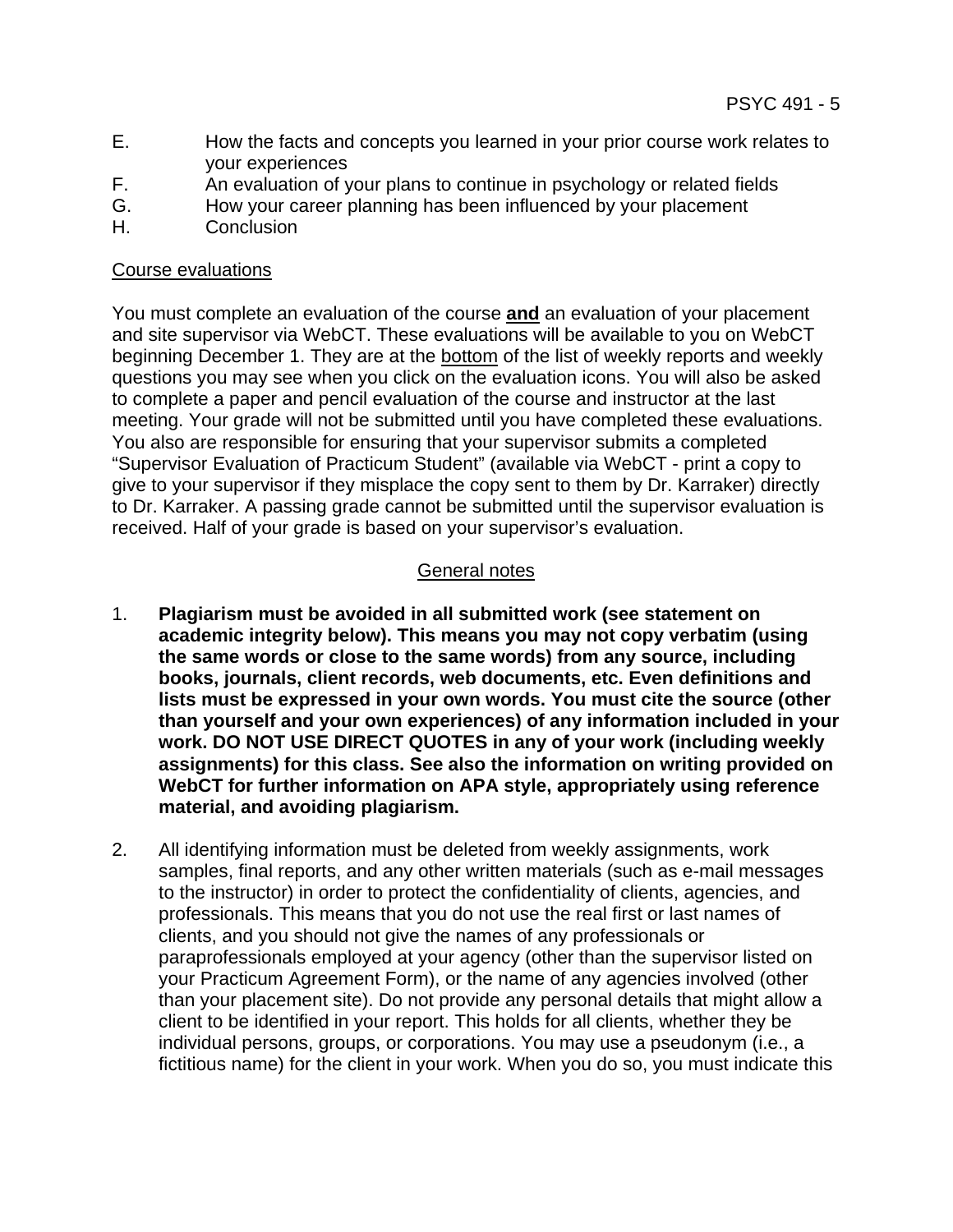by writing a statement such as: "The client, Bruce (not his real name), was seen by me for his problem with..." You only need to indicate that a name is a pseudonym the first time you use it in a written report. Maintain confidentiality at all times. Do not use the real names of your clients or coworkers in **any** of your submitted work or conversations or communications with people outside your site.

- 3. You are expected to work 40 total hours per credit hour. Because illnesses, emergency absences, and holidays do sometimes occur, you may miss some hours without consequences from Dr. Karraker (although your practicum supervisor may expect you to make up missed hours). Students enrolled for 6 or fewer credits may miss up to 10% of their contracted total hours. Students enrolled for more than 6 credits may miss up to 24 of their contracted total hours. Missing more hours without making them up will necessitate changing the number of credits you receive for this course. Contact Dr. Karraker if you have any problems fulfilling your hours.
- 4. Any adjustments to the number of credits you are to receive (increases if you work more than expected or decreases if you work less than expected) should be made by midsemester. See Dr. Karraker to obtain the appropriate paperwork.
- 5. You must provide a working e-mail address to the instructor and check your e-mail regularly. If the e-mail address you provide doesn't work, messages will be sent to your university e-mail address (your MIX account). Be sure to let the instructor know if your e-mail address changes during the semester.

### Academic integrity

I am committed to the highest standards of academic integrity. In accord with University guidelines, I will take vigorous action against students who engage in cheating, plagiarism, forgery, misrepresentation, fraud, or other dishonest practices. Guilty students may receive penalties ranging from a grade of "zero" on the assignment in question to an "unforgivable F" in the course.

### Social justice

West Virginia University is committed to social justice. I concur with that commitment and expect to foster a nurturing learning environment based upon open communication, mutual respect, and non-discrimination. Our University does not discriminate on the basis of race, sex, age, disability, veteran status, religion, sexual orientation, color, or national origin. Any suggestions as to how to further such a positive and open environment in this class will be appreciated and given serious consideration.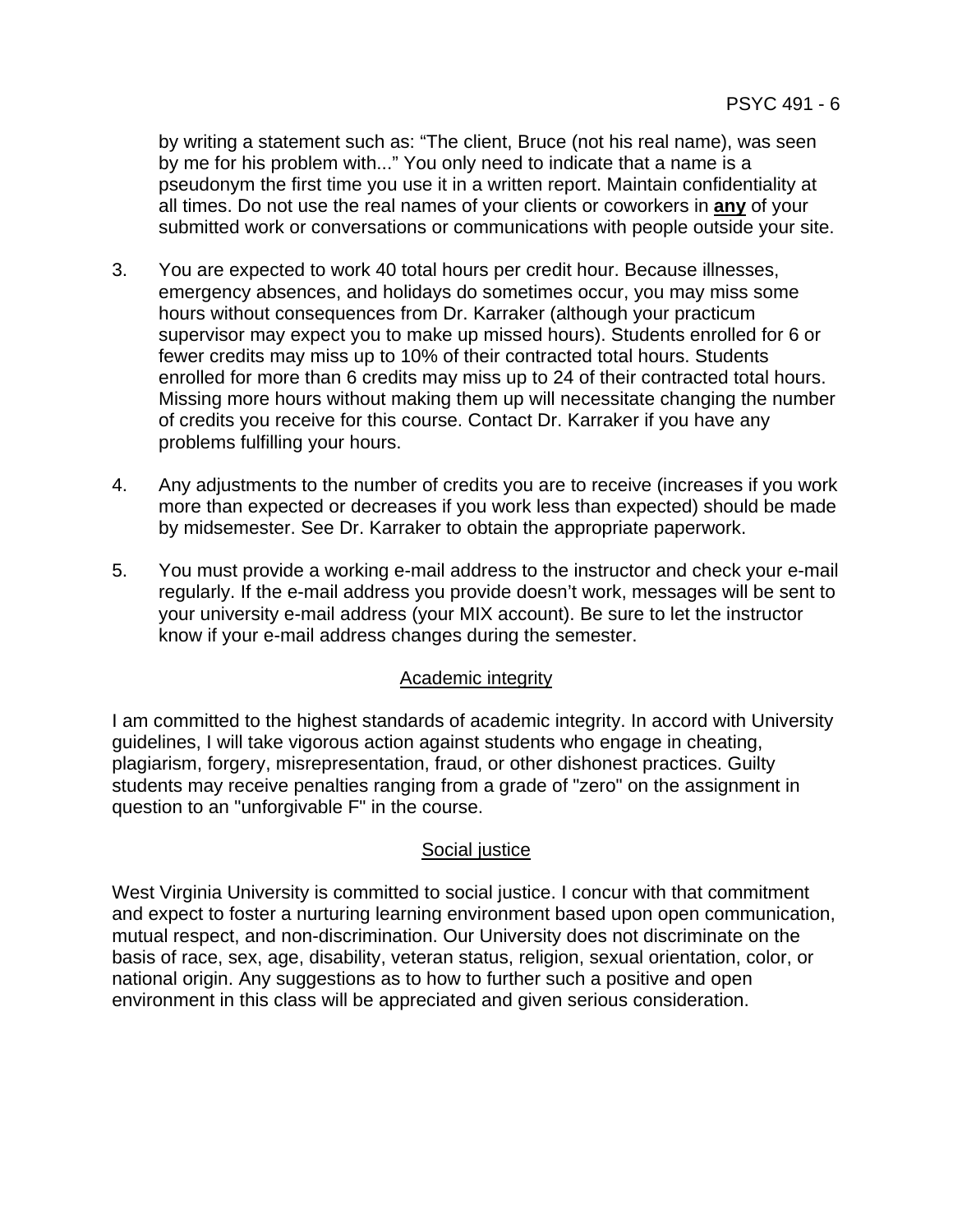If you are a person with a disability and anticipate needing any type of accommodation in order to participate in this class, please advise me and make appropriate arrangements with Disability Services (293-6700).

### How to submit weekly reports and assignments

Weekly reports and assignments must be submitted via WebCT.

You can access WebCT by clicking on the link for this course in MIX. In that case you will already be logged in. You can also go to the following web address without going through MIX:

#### http://webct.wvu.edu

Click "Log On to my WebCT." You will then be asked to enter your ID and Password. Your ID and Password are the same as those you use for MIX.

#### Additional tips for using WebCT

Be sure to always click on "Save Answer" for every completed answer and "Finish" when you complete a quiz or survey on WebCT.

If you would prefer to use your word processor to write your answers, you can cut and paste material into WebCT. The advantage of using your word processor is that you can spell check, grammar check, and save your material before submitting it via WebCT.

If you have difficulty accessing WebCT, try adjusting your browser settings to enable JavaScript. WebCT works best with up-to-date versions of Netscape, Internet Explorer, and AOL.

The blue triangles to the left of some headings in WebCT can be clicked to expand or contract the lists under the headings.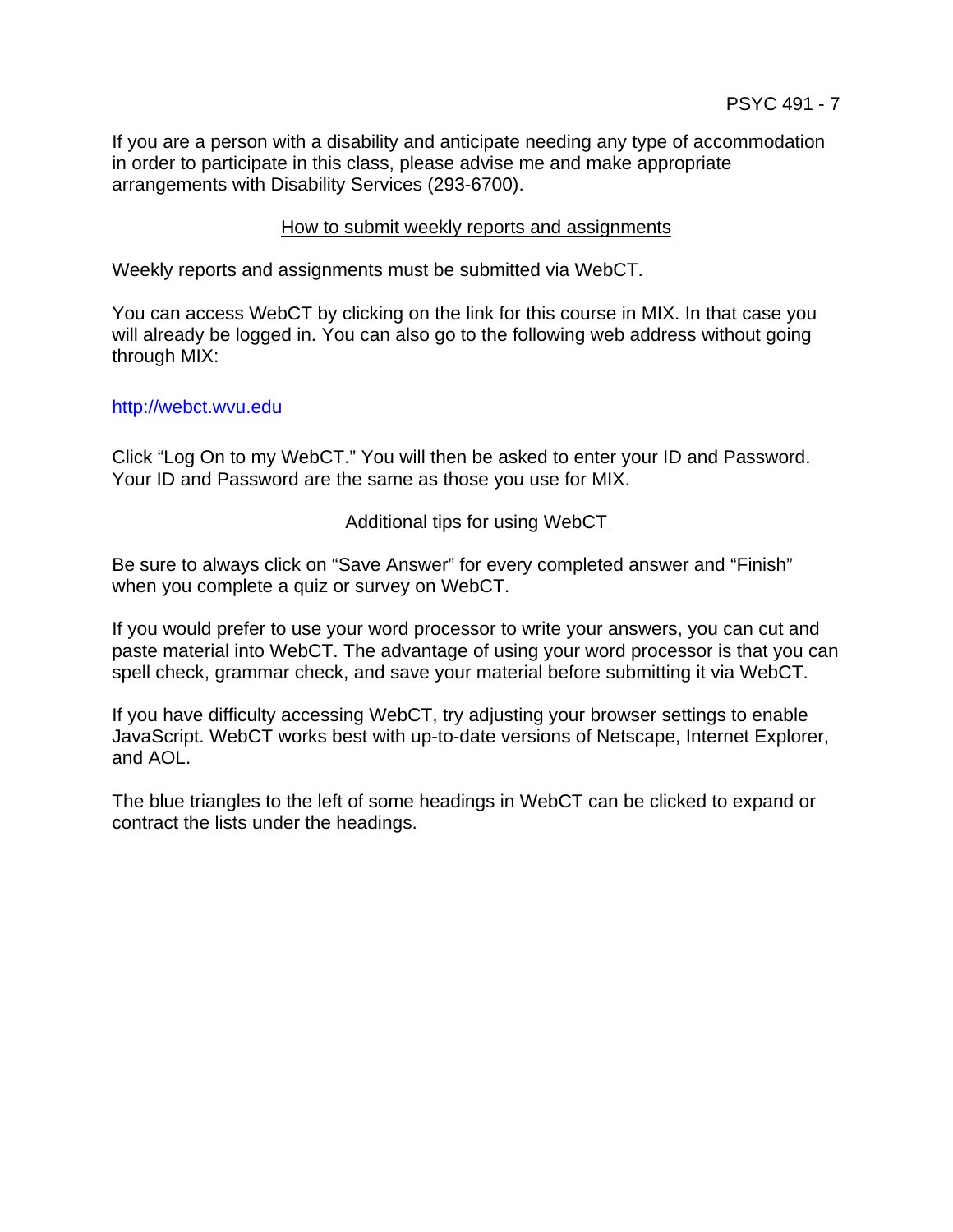### Course Schedule

- August 21 **FIRST PERIODIC MEETING**. Introduction to the course, overview of requirements. Be prepared to briefly describe your placement.
- August 25 Weekly report and question 1 due.
- September 2 Weekly report and question 2 due.
- September 8 Weekly report and question 3 due.
- September 15 Weekly report and question 4 due.
- September 18 **SECOND PERIODIC MEETING**. Review of course procedures, answer student questions, etc. Be prepared to describe something you have learned (about people, psychology, yourself, etc.) through your placement. Schedule meetings with Dr. Karraker (bring your schedule to the meeting!).
- September 22 Weekly report and question 5 due.
- September 29 Weekly report and question 6 due.
- October 6 Weekly report and question 7 due.
- October 13 Weekly report and question 8 due.
- October 16 **THIRD PERIODIC MEETING**. Discussion of scientific and clinical writing, avoidance of plagiarism, work sample requirements. Be prepared to discuss your plans for your work sample.
- October 20 Weekly report and question 9 due.
- October 27 Weekly report and question 10 due.
- November 3 Weekly report and question 11 due.
- November 6 **FOURTH PERIODIC MEETING**. **WORK SAMPLE DUE**. Discussion of careers and graduate programs in psychology. Be prepared to describe the activities and degrees of other workers at your placement site.
- November 10 Weekly report and question 12 due.
- November 17 Weekly report and question 13 due.

#### **THANKSGIVING BREAK!!!**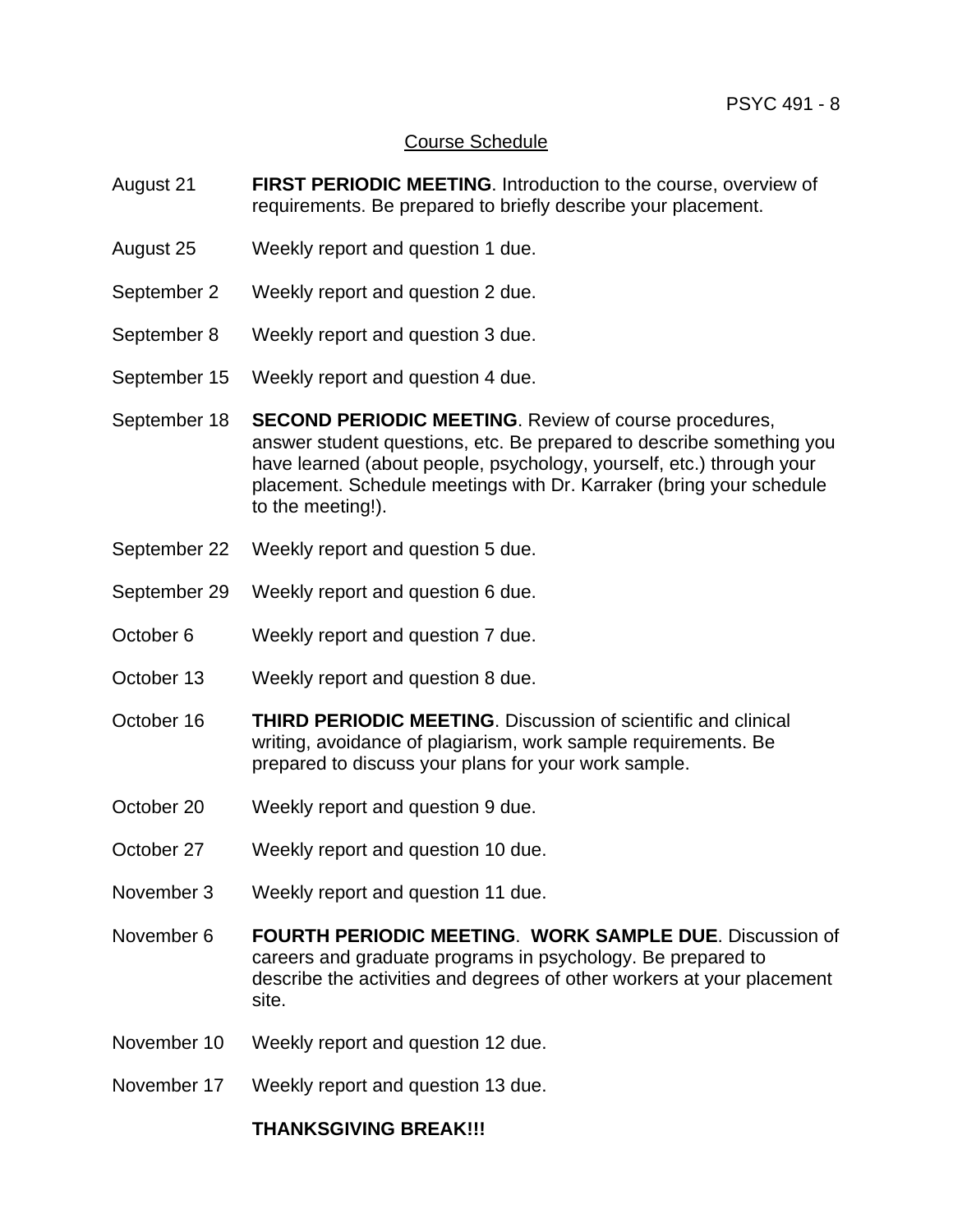- December 1 Weekly report and question 14 due. Report hours for both weeks combined if you worked during Thanksgiving Break.
- December 5 **FIFTH PERIODIC MEETING**. Complete course evaluation during meeting.
- December 8 Weekly report and question 15 due. **FINAL REPORT DUE**. You must ensure that your supervisor returns the **Supervisor** Evaluation of Practicum Student to me by this date. A final grade cannot be assigned without it, as it constitutes 50% of your grade.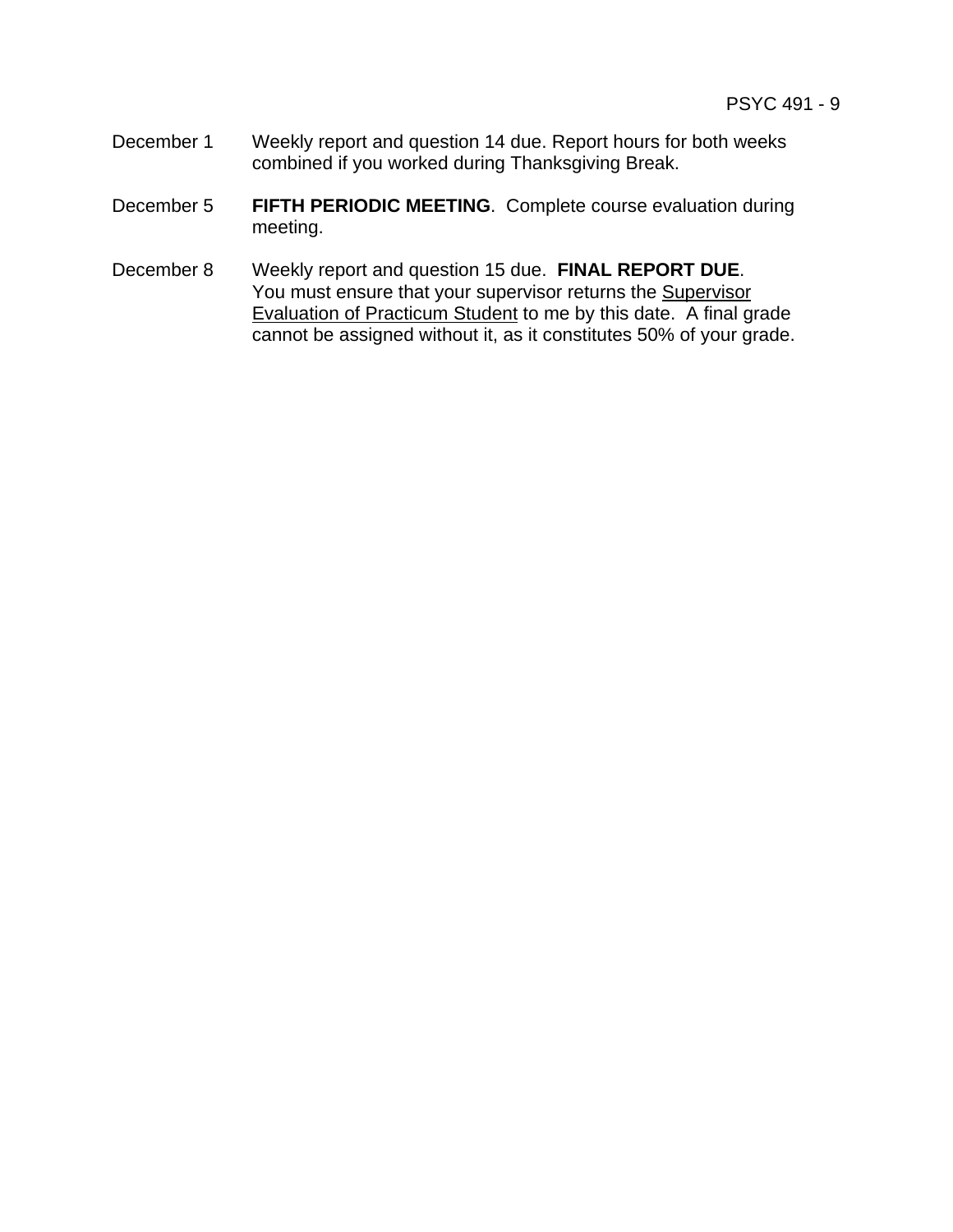#### PSYCHOLOGY 491 - PROFESSIONAL FIELD EXPERIENCE West Virginia University - Department of Psychology  **GENERAL DESCRIPTION OF THE PROGRAM** (Revised 10/25/02)

 Course Coordinator: Dr. Katherine Karraker Room 1206 Life Sciences Building 293-2001, extension 31625 kkarrake@mail.wvu.edu

 Each semester, the Department of Psychology at West Virginia University offers an experience in applied psychology in a variety of settings for 3 to 18 hours of academic credit. This program is open to psychology majors only. The department regards these programs as an excellent supplement to the regular academic curriculum in psychology for helping students: (a) make rational career choices about psychology, (b) make decisions about pursuing training beyond the baccalaureate degree, and (c) gain "on-the-job" experience that can assist in finding employment after graduation.

 Practicum students work from 8 to 40 hours a week from the first day of classes to the last day of classes as provided by the University calendar for a given semester or for both summer sessions. Course credit is based on actual number of hours worked. Supervision for the practicum is generally provided by a licensed or Master's level psychologist or similar professional at the placement site. Some of the types of placements that are available include mental health centers, programs for children or adults with a variety of emotional and/or behavioral disorders (such as autism, conduct disorder, developmental disabilities, depression, substance abuse problems, etc.), parent training programs, early intervention programs, programs dealing with sexual assault and/or domestic violence, testing centers, organizational consulting programs, and school- or home-based treatment centers. A list of placements is provided in this description, although students may also arrange their own placements (following a set of provided guidelines) after being accepted into the program.

 The specific duties to be fulfilled by the practicum student will vary from site to site depending upon the age and status of the clients and the nature of the program. Each student develops a Practicum Agreement with the site supervisor before being enrolled in the course. The Practicum Agreement lists the activities to be engaged in during the placement. Sample activities include assessing clients, applying treatment programs, providing training, participating in workshops, collecting data, visiting clients' homes, developing educational materials, conducting literature searches on relevant topics, observing or assisting with therapy, writing case notes, and providing limited clerical assistance. Practicum students also must attend meetings and complete assignments determined by the Psychology 491 course coordinator. Access to the world wide web is necessary for completion of some of these assignments.

 Students sometimes live off-campus during the practicum semester, depending upon the location of the practicum site and number of hours of work for which they have contracted. As with on-campus students, practicum students are responsible for their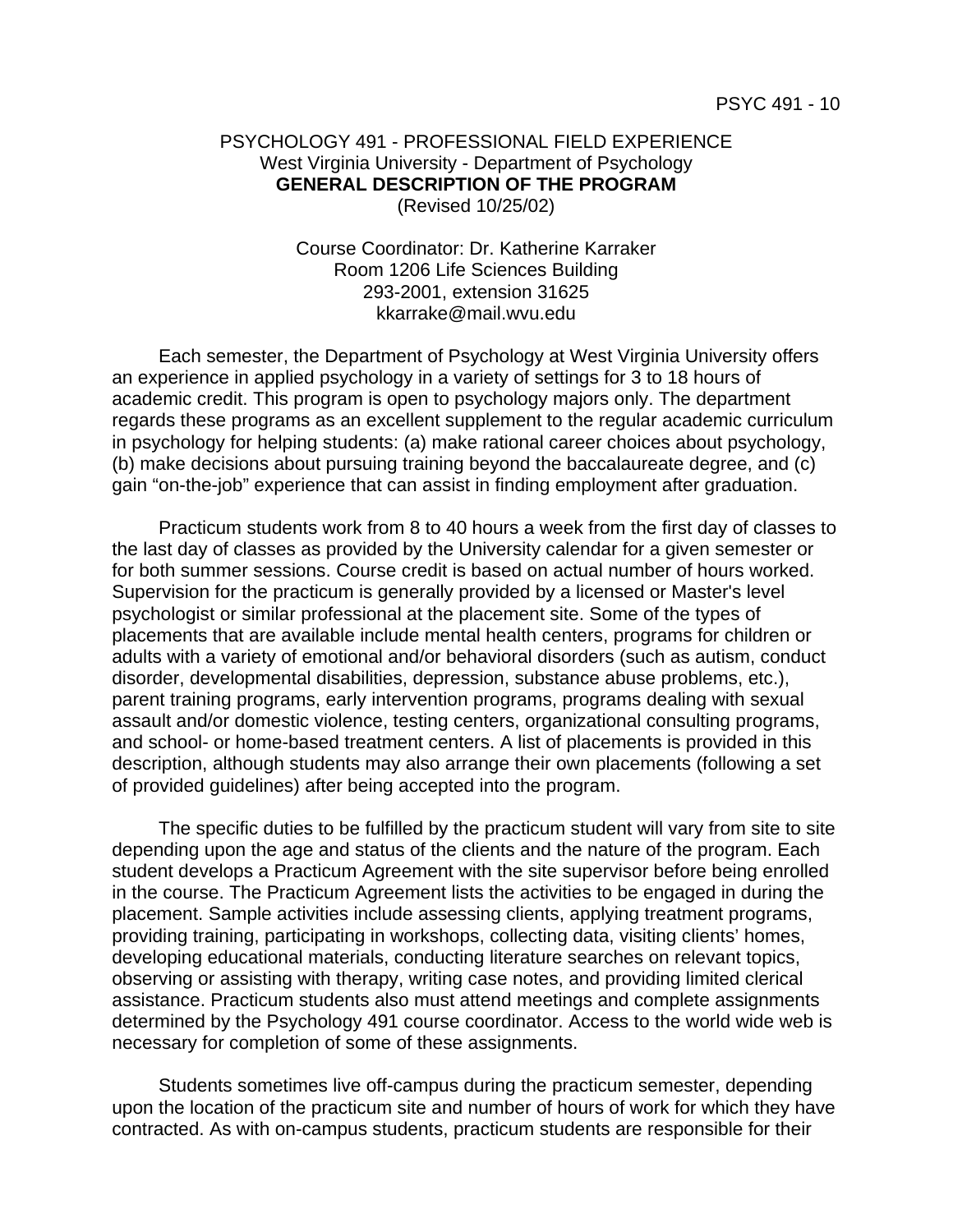own living and transportation arrangements in the area where they will be working during the semester.

#### **Prerequisites**

 There are few absolute criteria for admission to the program and the various placements. In order to be considered for the Psychology 491 program, students must be declared psychology majors and must be in their junior or senior year.

 Students must also have completed at least 15 credit hours of psychology courses prior to the semester in which they plan to perform the practicum. A course in Behavior Modification (Psychology 474 or its equivalent) is considered important for acceptance into many of the practicum placements. Other courses that are relevant to one or more placements include: Leadership and Human Relations (Psychology 231), Research Methods (Psychology 202), Human Development (Psychology 241), Learning and Behavior Theory (Psychology 424), Psychological Assessment (Psychology 362), Community Psychology (Psychology 379), Abnormal Psychology (Psychology 281), and Exceptional Children (Psychology 382).

#### **Course Credit and Work Hours**

 Students who wish to participate in the practicum program during the 15-week Fall or Spring semesters earn 3 credits for every 8 hours per week of work. Thus, full-time work (40 hours per week) earns 15 credits. Occasionally, it is possible to earn 18 credit hours, but this is generally in the case of practica where the work hours exceed 40 hours per week or extend beyond the 15-week semester. Students enrolling in Psychology 491 during the Summer terms work during both Summer terms I and II, with 40 hours of work per week earning 12 credits, and credits for lesser amounts of work prorated appropriately.

 During the practicum semester, the student will receive all state and national holidays that regular employees of the practicum agency receive. Students may, on occasion, be asked to work during weekends or evenings, but this is the exception rather than the rule. Each placement has somewhat different policies on absences from work because of illness or other personal reasons. Holidays and sick/vacation days will be specified for each placement in the practicum agreement completed at the beginning of the semester. University holidays, such as Spring break, are not automatically provided--these and other vacation or sick days must be arranged directly with the practicum site. Only hours actually worked will be considered in determining the number of credit hours earned. Students are allowed to miss up to 10% of their contracted hours or 24 hours, whichever is less, to accommodate holidays and sick days.

 Psychology 491 is a formal university course. Students are expected to register for Psychology 491 as they would for any other course. Students are also expected to pay regular university tuition for this course. Special arrangements for a waiver of the oncampus student fees can be arranged--at the student's request--for those students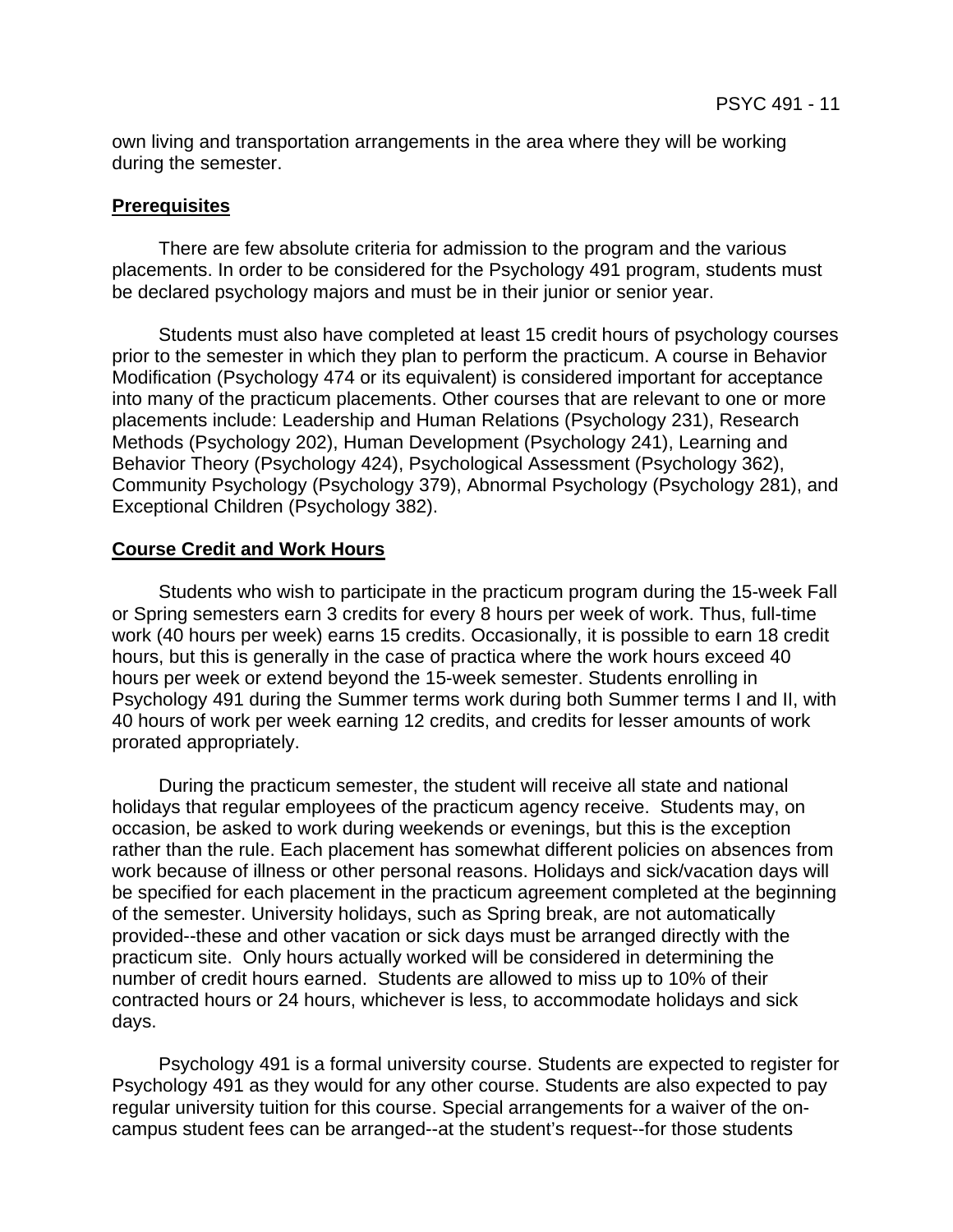completing placements outside of the Morgantown area and who are not registered for any other course work during the practicum semester.

 Students may, in some cases, receive financial compensation from the placement site as well as course credit for their practicum work. Such arrangements must be approved by Dr. Karraker. Credit will be given only for the portion of work that meets specified guidelines for the course.

 No more than 18 hours of Psychology 491 can count toward the 128 hours required for graduation. Hours earned in Psychology 491 are treated as elective credits and are not counted in the 42 credit hours of psychology to which a major is otherwise limited. That is, a major may take a total of 42 credit hours of psychology courses other than Psychology 491.

 Three credits of Psychology 491 can be used to meet the requirement for a capstone experience, if completed within 12 months prior to graduation. Students also must complete Psychology 401, Capstone Experience, during the same semester as the Field Experience (or in the fall if the Field Experience is in the summer). These three credits of Psychology 491 also can count as one of the required upper level elective courses in psychology.

 Students are also expected to adhere to the same University regulations regarding academic dishonesty, sexual harassment, and other codes of conduct and academic behavior as specified in the West Virginia University Student Handbook (The Mountie). Violations of these policies will be addressed for Psychology 491 as they would for any other academic course.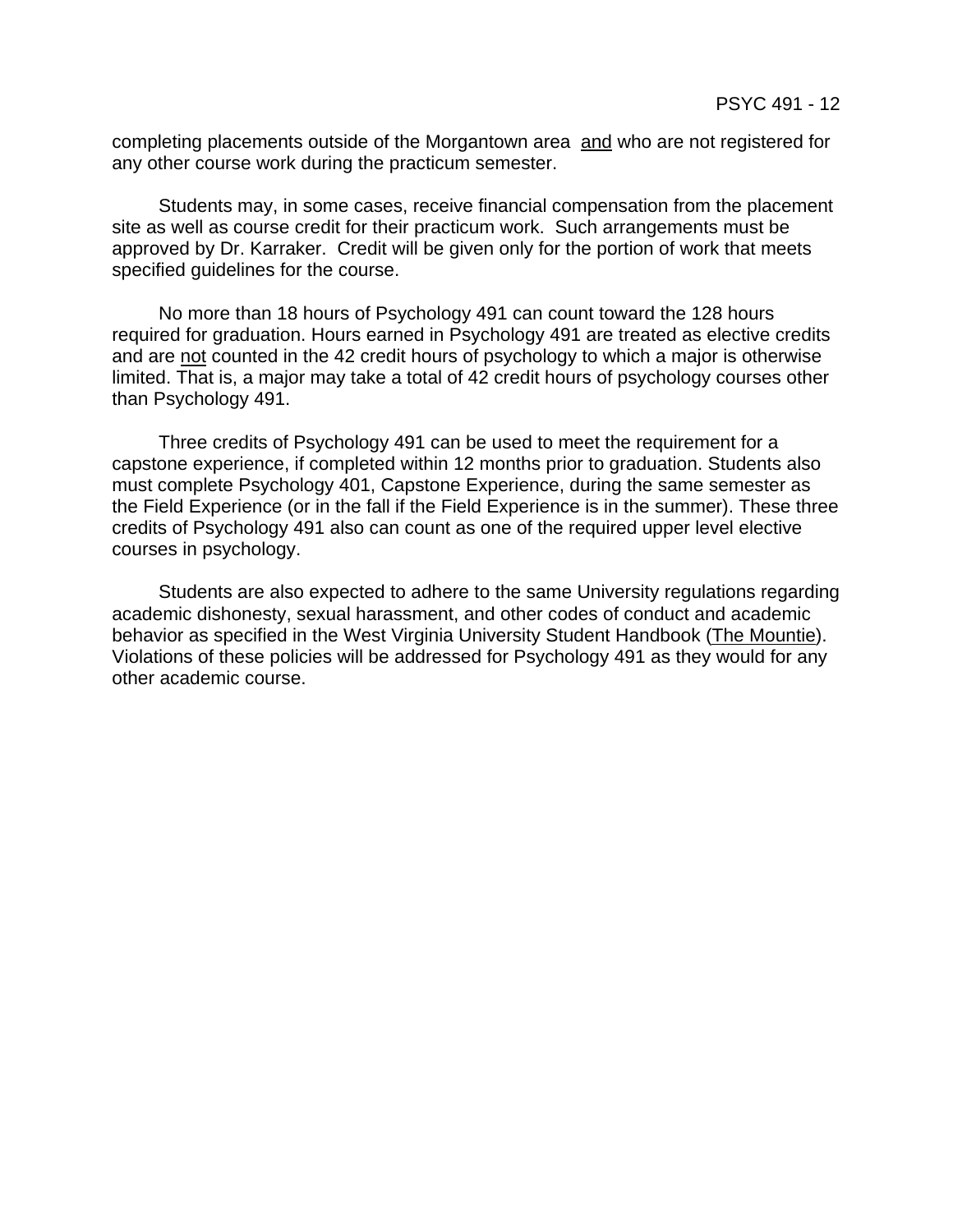# **How to Enroll in the Psychology 491 Field Experience**

**1. Read this handout thoroughly**, and make some tentative decisions about when and where you would like to do a practicum placement. Discuss your plans with your adviser, if possible.

**2. Attend the Psychology 491 information meeting** during the semester prior to the one in which you plan to schedule your practicum. Up-to-date information about available placements and application procedures will be provided at this meeting. In addition, you may be able to meet with representatives from some of the sites you are interested in at this meeting.

**3. Submit an Application and Screening Form.** This form is available in the Student Records Office (Room 1120 Life Sciences Building). Return the first page of the form to Dr. Karraker's mailbox in Room 1124. Give the two recommendation forms (attached to the Application and Screening Form) to two faculty members or graduate students in the Psychology Department who know you well. They will return the forms directly to Dr. Karraker. You will be contacted if your application is not complete by the deadline listed on the form or if you cannot be accepted into the program.

**4. Pick up a packet of materials** in the Student Records Office (any time after the date provided on the Application and Screening Form) to receive instructions on interviewing and obtaining a placement.

**5. Arrange to interview with several relevant site supervisors.** These initial meetings are conducted like job interviews. You should dress accordingly, and be prepared to talk about your relevant experiences and professional goals. Also, be prepared to ask each supervisor about the placement and job responsibilities--you will want to leave these meetings with a clear idea of what you would be doing during your practicum.

**6. Select the site you prefer for your practicum and contact the site supervisor to determine if you will be accepted.** Once you are accepted to a practicum, let the other sites that you interviewed with know that you have obtained a placement.

**7. After receiving an offer of acceptance from the placement site, make another appointment with the site supervisor to complete and sign a Practicum Agreement Form.** This form must be signed by both you and the site supervisor. Return the completed Practicum Agreement Form to Dr. Karraker. You and the site supervisor should each keep a copy of the agreement; the original is given to Dr. Karraker. The deadline for submitting a completed Practicum Agreement Form is the last day of finals week of the semester or summer session prior to the practicum semester.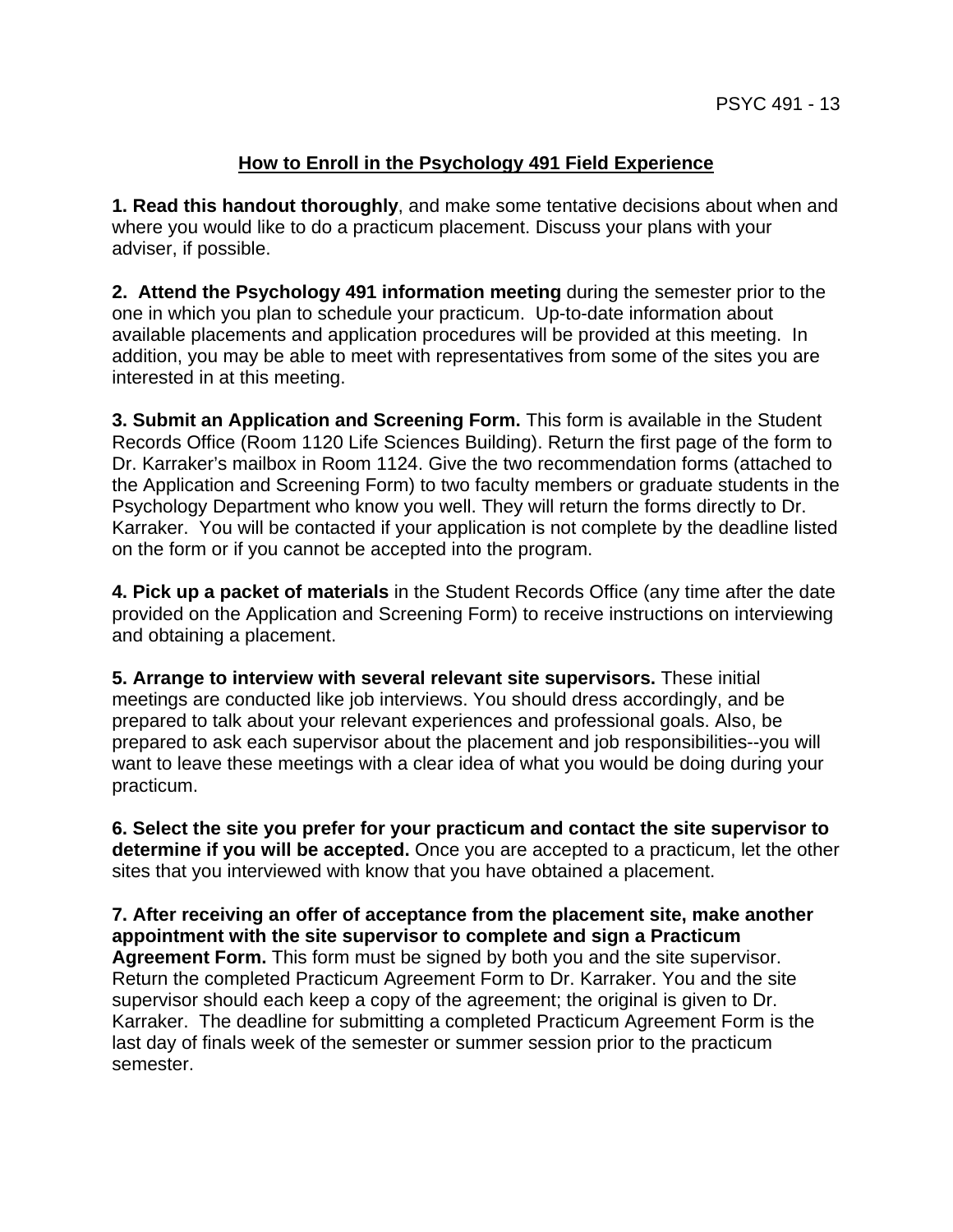**8. Obtain a Course Registration Approval Form from Dr. Karraker.** This form will be provided only after a completed and signed Practicum Agreement Form is submitted. Turn in the Course Registration Approval Form to Admissions and Records.

**9. Obtain a course syllabus (and any other necessary forms) from Dr. Karraker.** These materials will be distributed at the first class meeting. If you will be living away from Morgantown during your practicum, see Dr. Karraker before leaving to obtain these materials.

**Please Note:** Acceptance into a Psychology 491 practicum placement is not guaranteed. Prospective students must first be approved for participation by Dr. Karraker and then must interview at and be accepted by the placement of interest. The entire application process takes some time to complete, so it is important that students note and adhere to the deadlines for applying to the program and submitting a completed Practicum Agreement Form.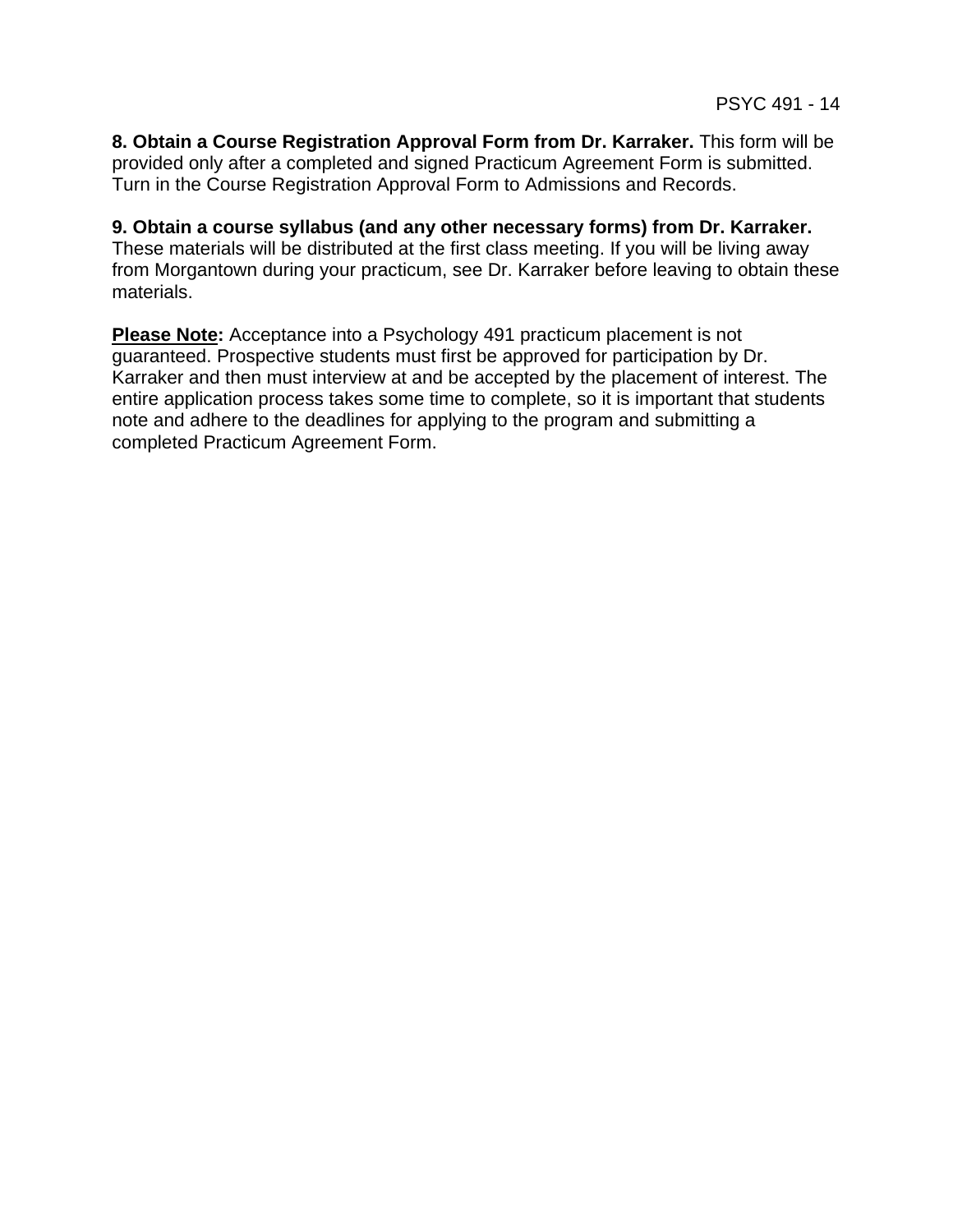### **Information on Available Placements**

 Practicum placements are offered at the following community agencies. Because each program is unique and has its own requirements, the individual supervisor at the site should be consulted for additional information about that program. However, please do not contact site supervisors before being accepted into the program and being given instructions on how to proceed. The placements in Morgantown listed below include agencies that have frequently participated in the practicum program over the past several years, and that have agreed to have practicum students and to supervise them responsibly. The placements outside of Morgantown listed below include agencies that have previously participated in the program or expressed an interest in the program at some time. These placements have not been checked to insure that they are taking students at this time. Note that this list changes from time-to-time, and students are also encouraged to seek out placements that are not on this list following the guidelines provided at the end of the listings below.

[LIST OF PLACEMENTS DELETED]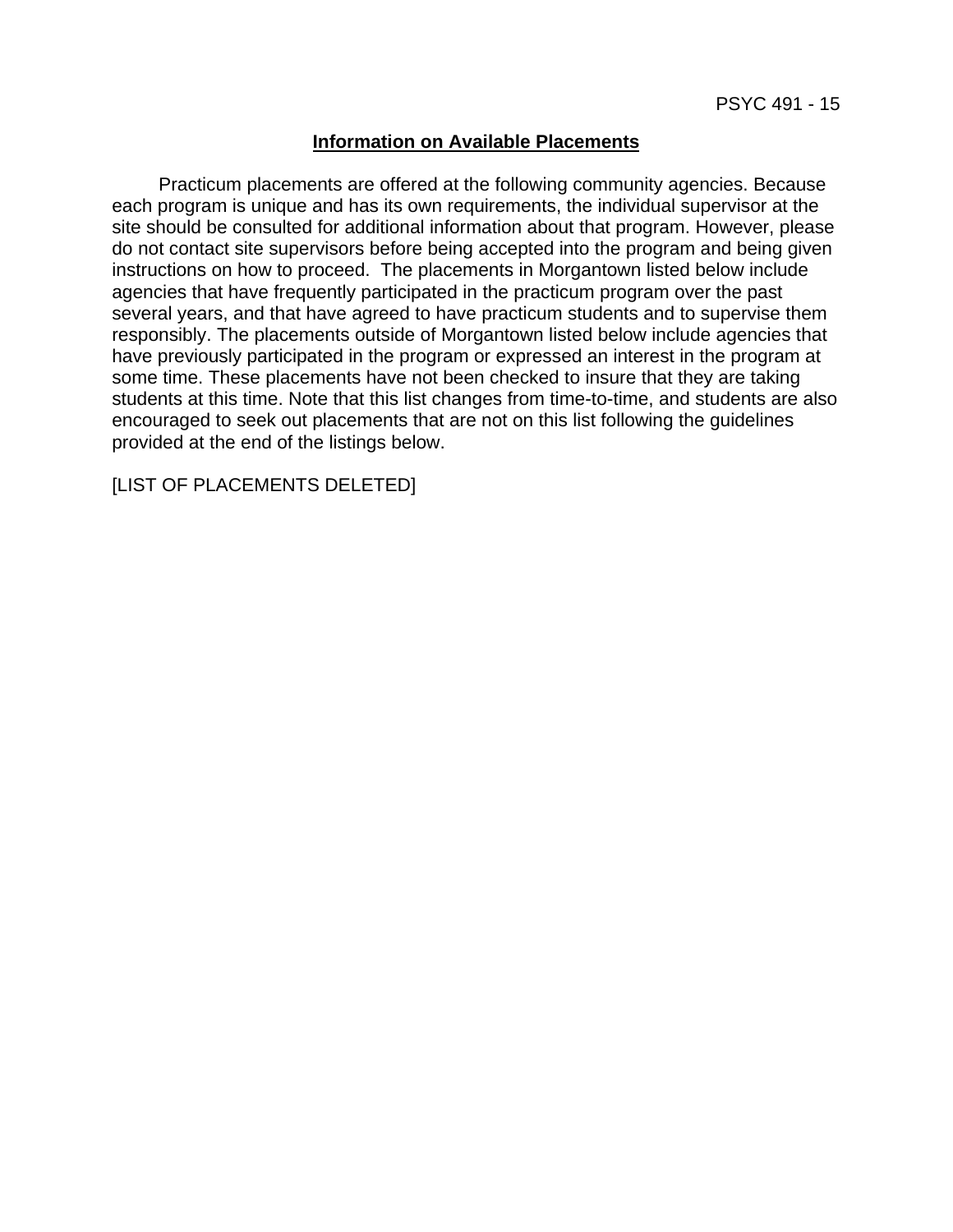#### **Guidelines on Arranging Your Own Placement**

 In many cases, students admitted to the Psychology program will find placements at sites listed above. In other cases, however, students may need or want to arrange placements at other sites. Particularly when students are home for the summer, they may prefer placements at sites near their homes. These guidelines are designed to help students arrange appropriate placements.

 In general, students should follow the sequence of steps described above. Students may contact potential sites to obtain information about the site and to explore the possibility of a placement before being approved by Dr. Karraker for the program, but should not have a formal interview before receiving approval. Students also should speak with Dr. Karraker about the suitability of a particular site before having an interview.

 The types of sites that are appropriate for this program include any kind of programs or organizations that assist people in dealing with psychological or behavioral problems or challenges. Examples include, but are not limited to, mental health centers, programs for children or adults with a variety of emotional and/or behavioral disorders (such as autism, conduct disorder, developmental disabilities, depression, substance abuse problems, etc.), parent training programs, early intervention programs, programs dealing with sexual assault and/or domestic violence, testing centers, organizational consulting programs, and school- or home-based treatment centers.

 More important considerations than the description of the program, however, are the actual activities that the practicum student will be engaging in and the nature of the supervision that will be provided to the student. Students should be involved in activities that are clearly related to psychology and that someone with a bachelor's degree or higher might be hired to perform for the organization. Possible activities include, but are not limited to, assessing clients, applying treatment programs, providing training, participating in workshops, collecting data, visiting clients' homes, developing educational materials, conducting literature searches on relevant topics, observing or assisting with therapy, writing case notes, and providing limited clerical assistance. Menial tasks, such as clean-up, clerical work, and custodial caregiving must be kept to a minimum. The student must be supervised on a regular basis (at least weekly) by someone with at least a master's degree or license in psychology or a related human services field.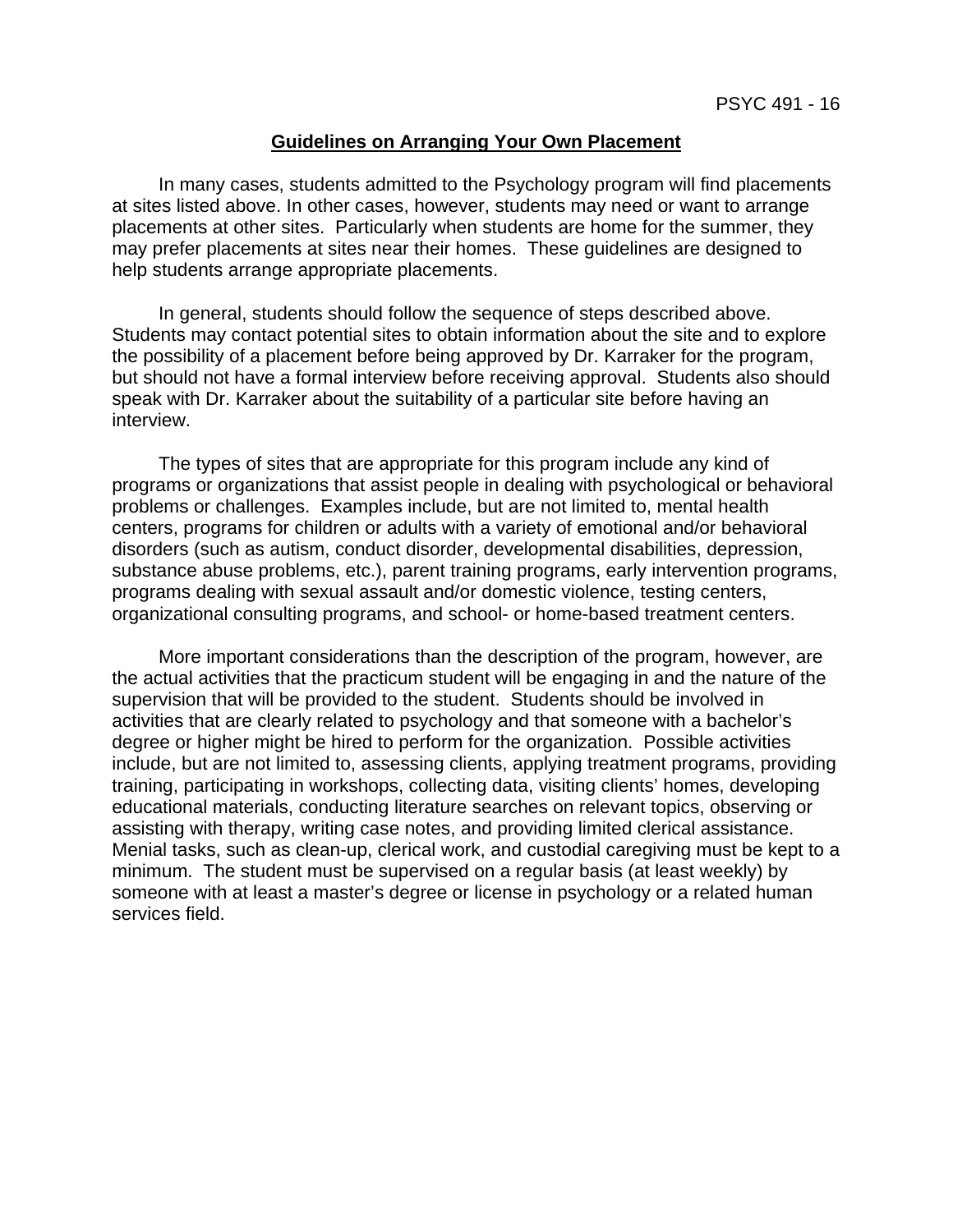# PSYCHOLOGY 491 - PROFESSIONAL FIELD EXPERIENCE West Virginia University - Department of Psychology **APPLICATION AND SCREENING FORM SUMMER AND FALL 2003 - DUE MARCH 31, 2003**

### **INSTRUCTIONS**:

Complete the attached APPLICATION AND SCREENING FORM to apply for the Psychology 491 program. Information about the program can be found in the description of the program available in the Student Records Office (Room 1120). Please return this completed form to Dr. Katherine Karraker's mailbox in the Department of Psychology Main Office (Room 1124) by the due date listed above.

Application to the program also requires submission of the two attached RECOMMENDATION FORMS by faculty or graduate students in the Psychology Department. You should give these forms to faculty or graduate students who know you well enough to rate your suitability for the Psychology 491 program. They will return the forms directly to Dr. Karraker.

Unless you are contacted by Dr. Karraker concerning a problem with your application, you may pick up a packet of instructions on finding and arranging a placement in the Student Records Office beginning April 7.

Questions about the program and the application process should be directed to Dr. Karraker (e-mail: kkarrake@mail.wvu.edu, phone: 293-2001 ext. 31625, office: Room 1206).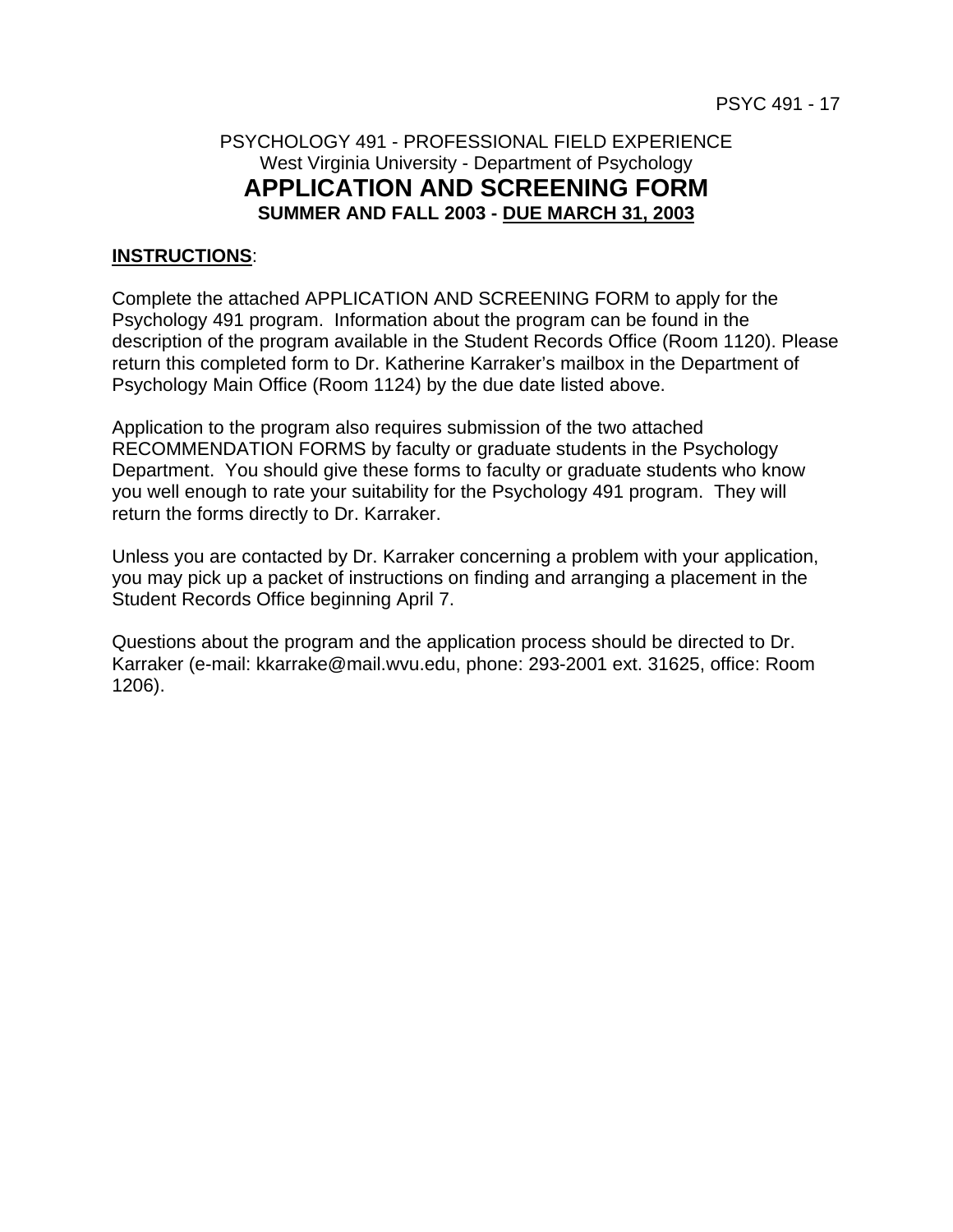# PSYCHOLOGY 491 - PROFESSIONAL FIELD EXPERIENCE West Virginia University - Department of Psychology **APPLICATION AND SCREENING FORM SUMMER AND FALL 2003 - DUE MARCH 31, 2003**

|                                                                                                                                                                                                                                  | <b>SSN</b>                                                                                                                                                                                                                                                                                                                                                                                                                                                  |
|----------------------------------------------------------------------------------------------------------------------------------------------------------------------------------------------------------------------------------|-------------------------------------------------------------------------------------------------------------------------------------------------------------------------------------------------------------------------------------------------------------------------------------------------------------------------------------------------------------------------------------------------------------------------------------------------------------|
|                                                                                                                                                                                                                                  | Local phone                                                                                                                                                                                                                                                                                                                                                                                                                                                 |
| phone_______________________<br><u> 1989 - Johann John Stone, markin amerikan besteht al-</u>                                                                                                                                    | Home                                                                                                                                                                                                                                                                                                                                                                                                                                                        |
|                                                                                                                                                                                                                                  | Major                                                                                                                                                                                                                                                                                                                                                                                                                                                       |
| Year in school<br>Notice that the set of the set of the set of the set of the set of the set of the set of the set of the set of the set of the set of the set of the set of the set of the set of the set of the set of the set | Anticipated date of graduation                                                                                                                                                                                                                                                                                                                                                                                                                              |
| Overall GPA SERIA COVER UP A GPA in Psychology                                                                                                                                                                                   |                                                                                                                                                                                                                                                                                                                                                                                                                                                             |
| Number of credits desired                                                                                                                                                                                                        | Semester: Fall Spring Summer                                                                                                                                                                                                                                                                                                                                                                                                                                |
|                                                                                                                                                                                                                                  | $\mathcal{L} = \{ \mathcal{L}^{\mathcal{L}} \mathcal{L}^{\mathcal{L}} \mathcal{L}^{\mathcal{L}} \mathcal{L}^{\mathcal{L}} \mathcal{L}^{\mathcal{L}} \mathcal{L}^{\mathcal{L}} \mathcal{L}^{\mathcal{L}} \mathcal{L}^{\mathcal{L}} \mathcal{L}^{\mathcal{L}} \mathcal{L}^{\mathcal{L}} \mathcal{L}^{\mathcal{L}} \mathcal{L}^{\mathcal{L}} \mathcal{L}^{\mathcal{L}} \mathcal{L}^{\mathcal{L}} \mathcal{L}^{\mathcal{L}} \mathcal{L}^{\mathcal{L}} \mathcal$ |

List in rank order up to six placement sites where you would like to interview. See the program description for information on available sites. You also may list sites that are not included in the program description if you are interested in arranging your own placement.

| 1. |                    |
|----|--------------------|
|    | 2. $\qquad \qquad$ |
| 3. |                    |
| 4. |                    |
| 5. |                    |
| 6. |                    |

Have you previously participated in or been approved for PSYC 491?

 \_\_\_Yes \_\_\_\_No If yes, you need only turn in this page.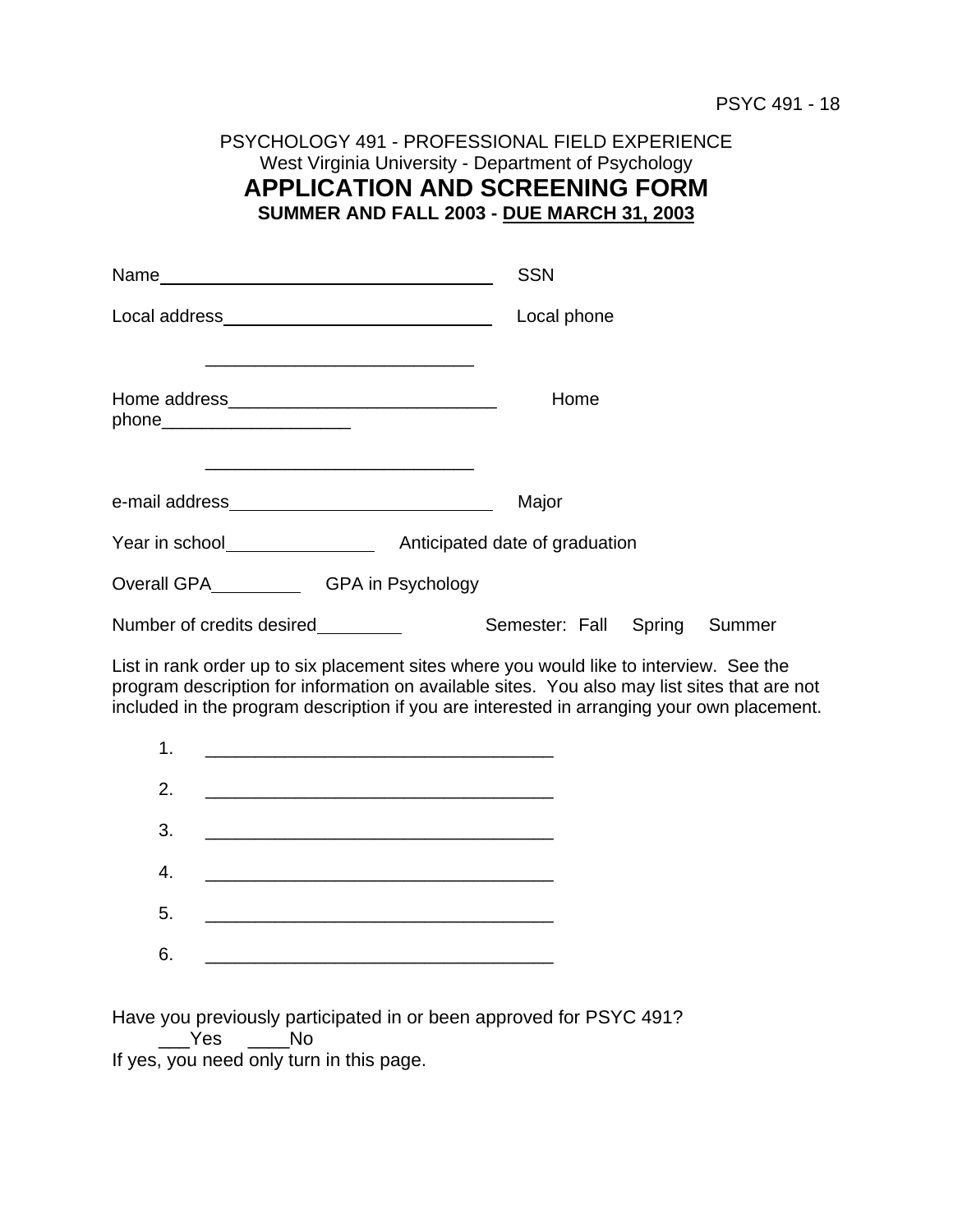What are your areas of interest in psychology?

What are your plans after finishing your Bachelor's degree?

List any paid jobs you have held

List any volunteer work you have done

List by number the Psychology courses you have completed and those you are currently taking:

Completed:

Taking:

List any activities you have engaged in with individual faculty members or graduate students in the Psychology Department (including PSYC 490, 495, and 498):

Below or on an attached sheet, briefly describe why you would like to participate in Psychology 491.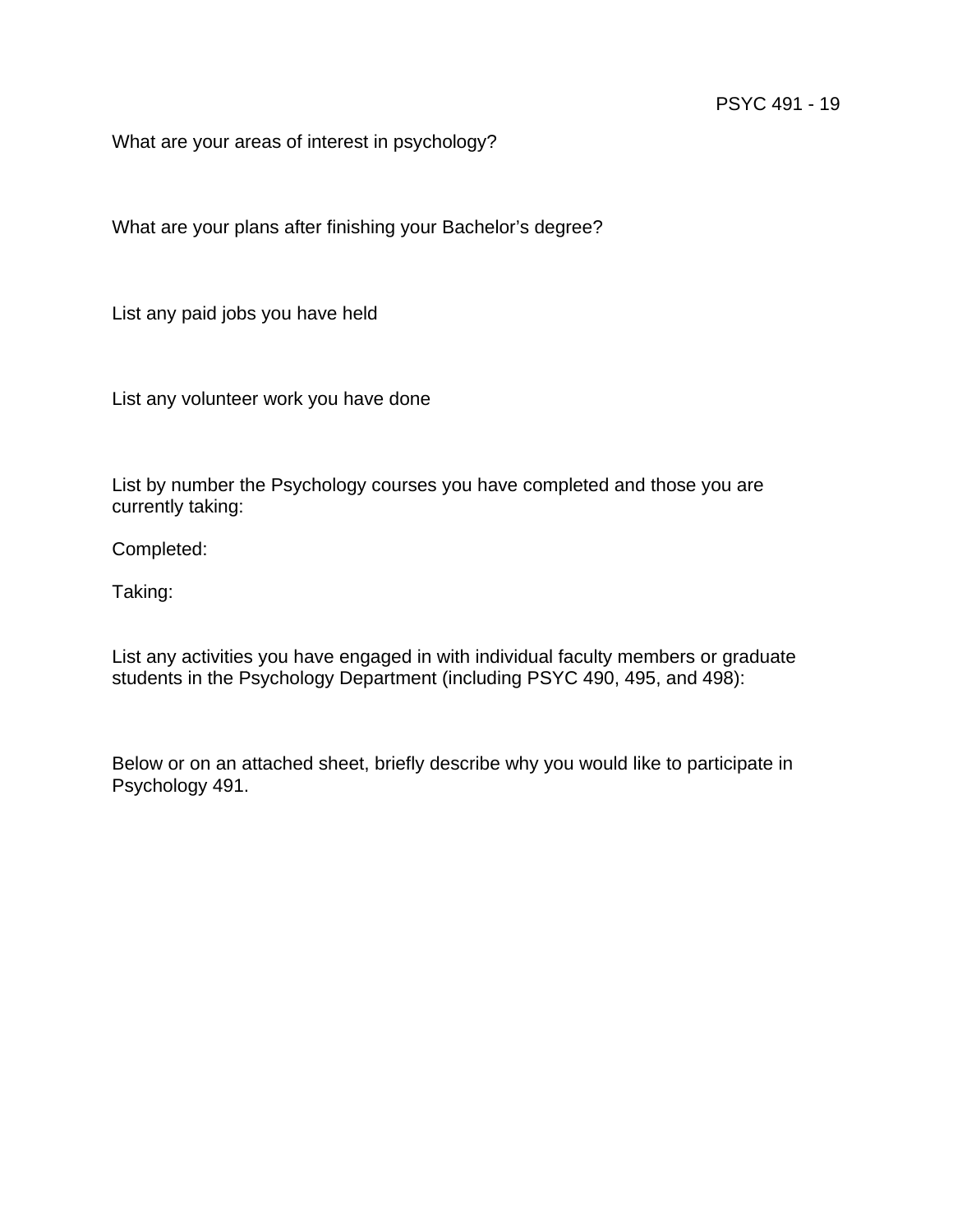#### PSYCHOLOGY 491 - PROFESSIONAL FIELD EXPERIENCE West Virginia University - Department of Psychology **RECOMMENDATION FORM** SUMMER AND FALL 2003 - DUE MARCH 31, 2003

**TO THE STUDENT**: Please complete the relevant personal information (items 1-5, item 6 is optional) and give this form to the faculty member or graduate student whom you have asked to recommend you for participation in Psychology 491.

| 1. Student's Name: | 2. SSN: |
|--------------------|---------|
|                    |         |

| 3. Local Address: |
|-------------------|
|                   |

4. Local Telephone 5. e-mail address

6. I WAIVE MY RIGHT TO REVIEW THIS RECOMMENDATION:

Student signature: Date: Date: Date: Date: Date: Date: Date: Date: Date: Date: Date: Date: Date: Date: Date: Date: Date: Date: Date: Date: Date: Date: Date: Date: Date: Date: Date: Date: Date: Date: Date: Date: Date: Date:

**TO THE RECOMMENDER**: Please complete the items below, sign the form, and return it to Dr. Katherine Karraker, Department of Psychology, PO Box 6040 by the date noted above.

7. How long and in what capacity have you known the student identified above?

| 8. Please rate this student's academic skills:<br><b>LOW</b>                                                      |   | AVERAGE        |   | <b>HIGH</b>           |  |
|-------------------------------------------------------------------------------------------------------------------|---|----------------|---|-----------------------|--|
|                                                                                                                   |   |                | 4 | 5                     |  |
| 9. Please rate this student's interpersonal skills:                                                               |   |                |   |                       |  |
| <b>LOW</b>                                                                                                        |   | <b>AVERAGE</b> |   | <b>HIGH</b>           |  |
|                                                                                                                   |   |                |   | 5                     |  |
| 10. In general, how does this student compare to other undergraduates that you have taught?<br><b>NOT AS GOOD</b> |   | AVERAGE        |   | <b>CLEARLY BETTER</b> |  |
|                                                                                                                   | 2 |                |   |                       |  |
| 11. In your opinion, how do you think this student would perform as a worker in an applied<br>psychology setting? |   |                |   |                       |  |
| <b>POOR</b>                                                                                                       |   | <b>AVERAGE</b> |   | <b>EXCELLENT</b>      |  |
|                                                                                                                   |   |                |   |                       |  |
|                                                                                                                   |   | З              | 4 | 5                     |  |

12. Please make any comments concerning this student's qualifications for and likelihood of success in a Field Experience: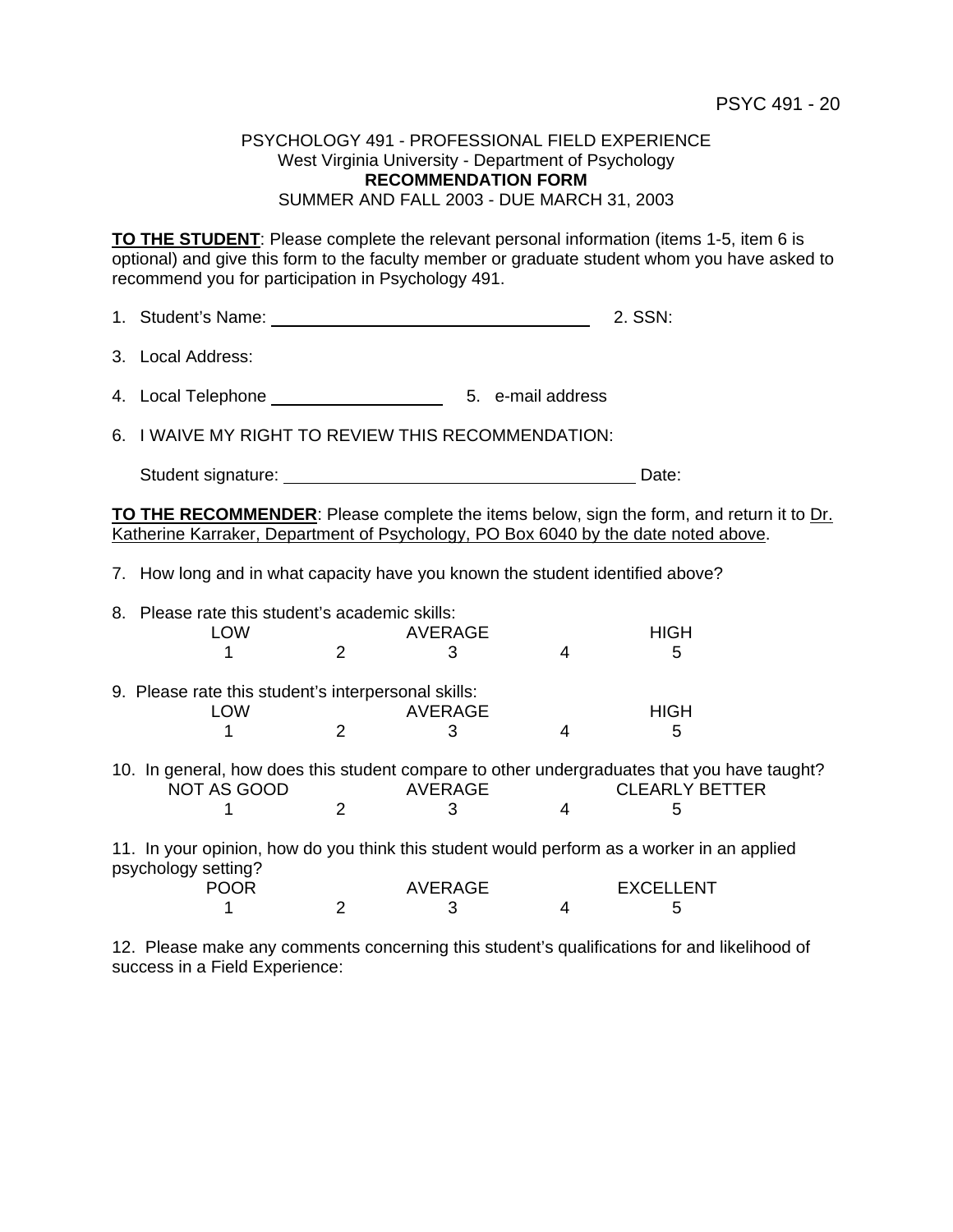13. In summary, I: \_\_\_\_\_ Highly recommend this student **Example 2018** 2019 2021 2022 2023 2024 2022 2023 2024 2022 2023 2024 2022 2023 2024 2022 2023 2024 2025 2026 20 Recommend this student with reservations Do NOT recommend this student for participation in Psychology 491, Professional Field Experience.

14. Signature: Date:

Printed name: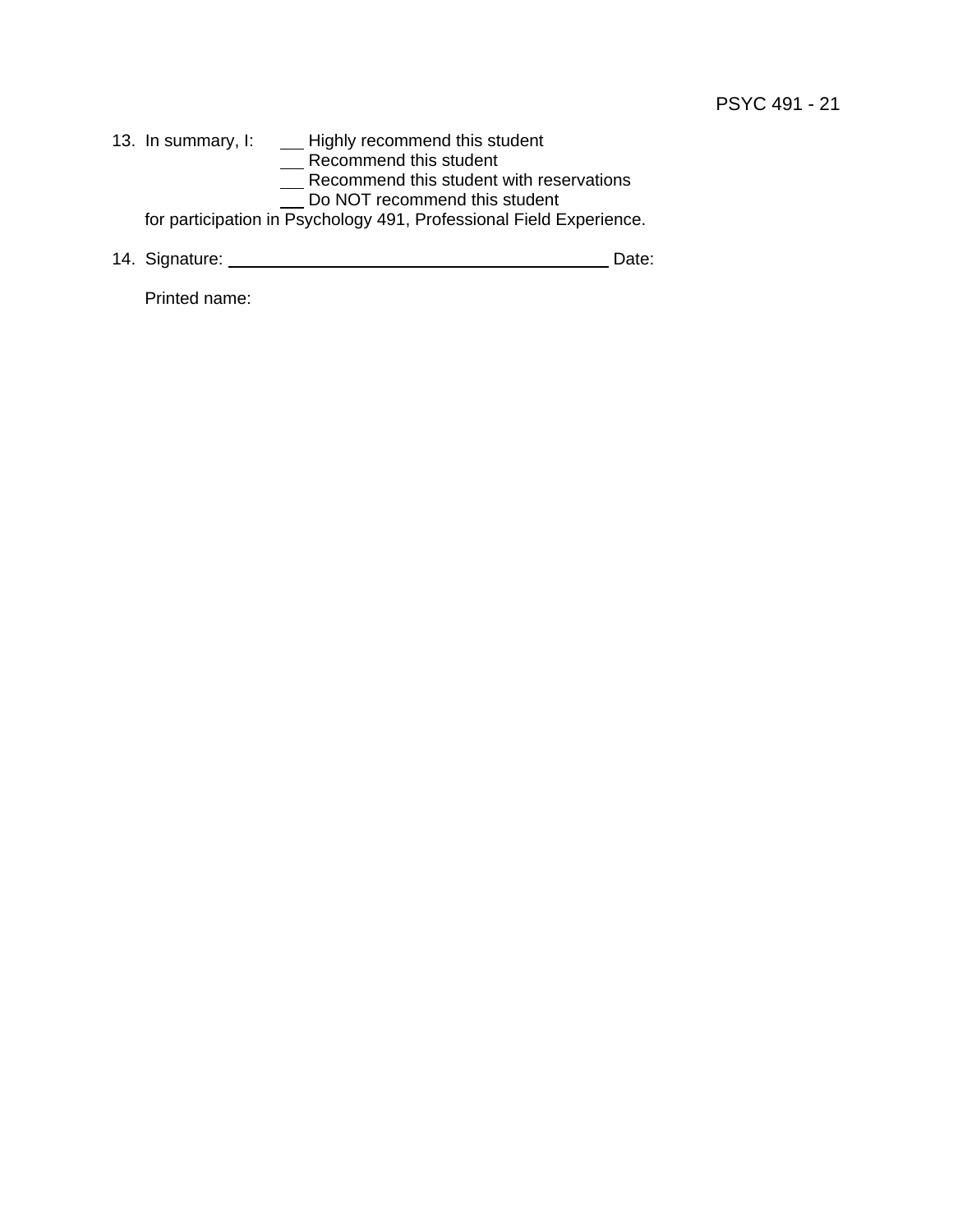### PSYCHOLOGY 491 - PROFESSIONAL FIELD EXPERIENCE West Virginia University - Department of Psychology **INSTRUCTIONS FOR FINDING A PLACEMENT**

This packet contains the information you will need to find a Psychology 491, Professional Field Experience, placement. The packet contains guidelines on conducting interviews, developing your own placement (if you wish to work someplace that is not included in the General Description of the Program), and completing the Practicum Agreement Form. The packet also contains a blank Practicum Agreement Form and a list of the placements where you may interview. You may only contact the placements on your list without first requesting permission from Dr. Karraker.

### Interviewing Procedures and Tips

- 1. Call the contact person and tell them you are interested in obtaining a Psychology 491 Field Placement and that your application for the course has been approved by the WVU Department of Psychology.
- 2. Set up a time to interview with the contact person or other appropriate person. In some cases you may be asked to submit a resume before an interview can be arranged. If the contact person is different from the name given to you by Dr. Karraker, please let Dr. Karraker know so that she can change her records.
- 3. Prepare for the interview by learning as much as you can about the placement site, by preparing yourself to answer questions about your background, training, and skills, and by preparing a list of questions you would like to have answered at the interview.
- 4. Treat the interview like a formal job interview:
	- $\Box$  Dress casually but neatly.
- $\Box$  Tell the interviewer about yourself: your interests within psychology; why you are looking at that particular placement; what your future plans are; other relevant paid or volunteer clinical, research, or teaching experiences you have had. Your goal is to convince the interviewer that you are responsible, active, and competent.
- $\Box$  Ask a lot of questions: who will you work with; what the clients are like; what sorts of problems the clients have; what activities you will be doing; how you will be supervised; where you will work (ask for a brief tour); what work schedule can be arranged.
- $\Box$  Thank the person for their time--even if you have already decided that you are not interested in the placement. Tell them when you will call them to follow up on the interview or ask when they will call you.
- 4. After the interview, keep in touch with the contact person until you know if you have been accepted at that site. If you do not hear from them right away, let them know if you are still interested (and, as a courtesy, tell them if you are no longer interested or have accepted another placement).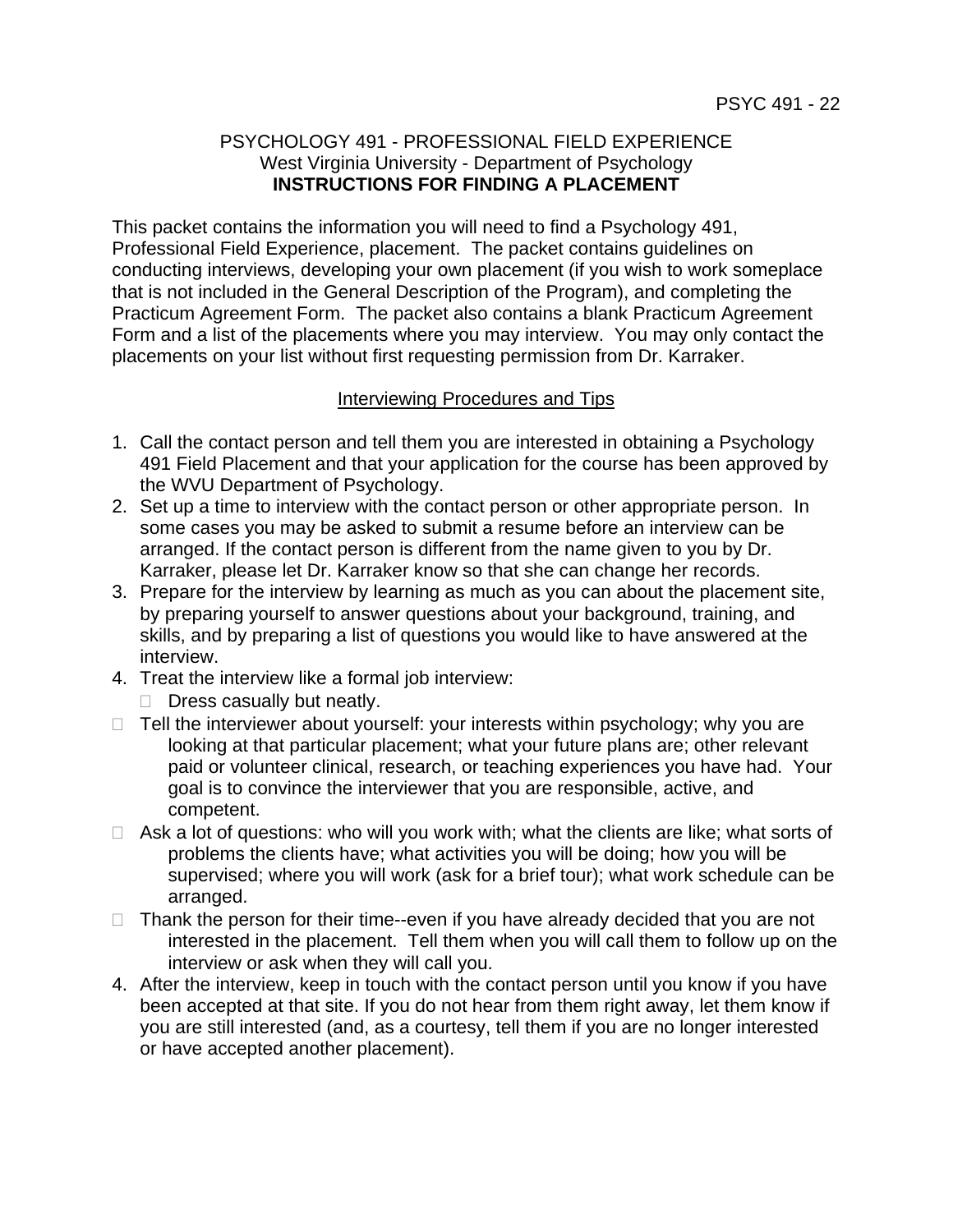5. When you are accepted to a placement at which you would like to work, arrange another meeting with your site supervisor to complete the Practicum Agreement Form.

#### Guidelines For Developing Placements

 In many cases, students admitted to the Psychology 491, Professional Field Experience, program will find placements at sites listed in the General Description of the Program. In other cases, however, students may need or want to arrange placements at other sites. Particularly when students are home for the summer, they may prefer placements at sites near their homes. These guidelines are designed to help students arrange appropriate placements.

 In general, students should follow the sequence of steps described in the General Description of the Program. Students may contact potential sites to obtain information about the site and to explore the possibility of a placement before being approved by Dr. Karraker for the program, but should not have a formal interview or agree to an internship before receiving approval. Students also should speak with Dr. Karraker about the suitability of a particular site before having an interview.

 The types of sites that are appropriate for this program include any kind of program or organization that assists people in dealing with psychological or behavioral problems or challenges. Examples include, but are not limited to, mental health centers, programs for children or adults with a variety of emotional and/or behavioral disorders (such as autism, conduct disorder, developmental disabilities, depression, substance abuse problems, etc.), parent training programs, early intervention programs, programs dealing with sexual assault and/or domestic violence, testing centers, organizational consulting programs, and school- or home-based treatment centers.

 More important considerations than the description of the program, however, are the actual activities that the practicum student will be engaging in and the nature of the supervision that will be provided to the student. Students should be involved in activities that are clearly related to psychology and that someone with a bachelor's degree might be hired to perform for the organization. Possible activities include, but are not limited to, assessing clients, applying treatment programs, providing training, participating in workshops, collecting data, visiting clients' homes, developing educational materials, conducting literature searches on relevant topics, observing or assisting with therapy, writing case notes, and providing limited clerical assistance. Menial tasks, such as clean-up, clerical work, and custodial caregiving must be kept to a minimum. The student must be supervised on a regular basis (at least weekly) by someone with at least a master's degree or license in psychology or a related human services field.

 Students may, in some cases, receive financial compensation from the placement site as well as course credit for their practicum work. Such arrangements must be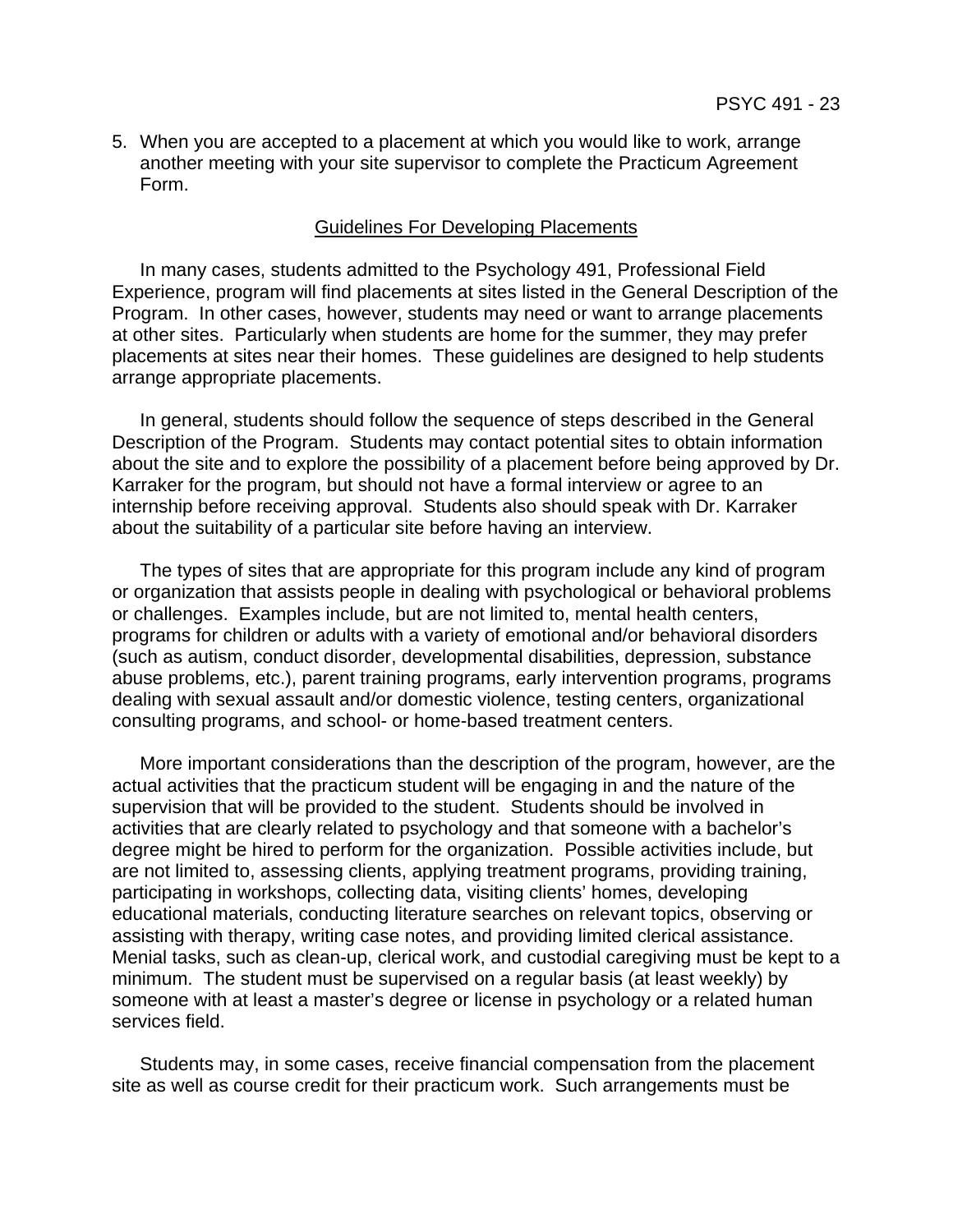approved by Dr. Karraker. Credit will be given only for the portion of work that meets the guidelines described in the previous paragraph.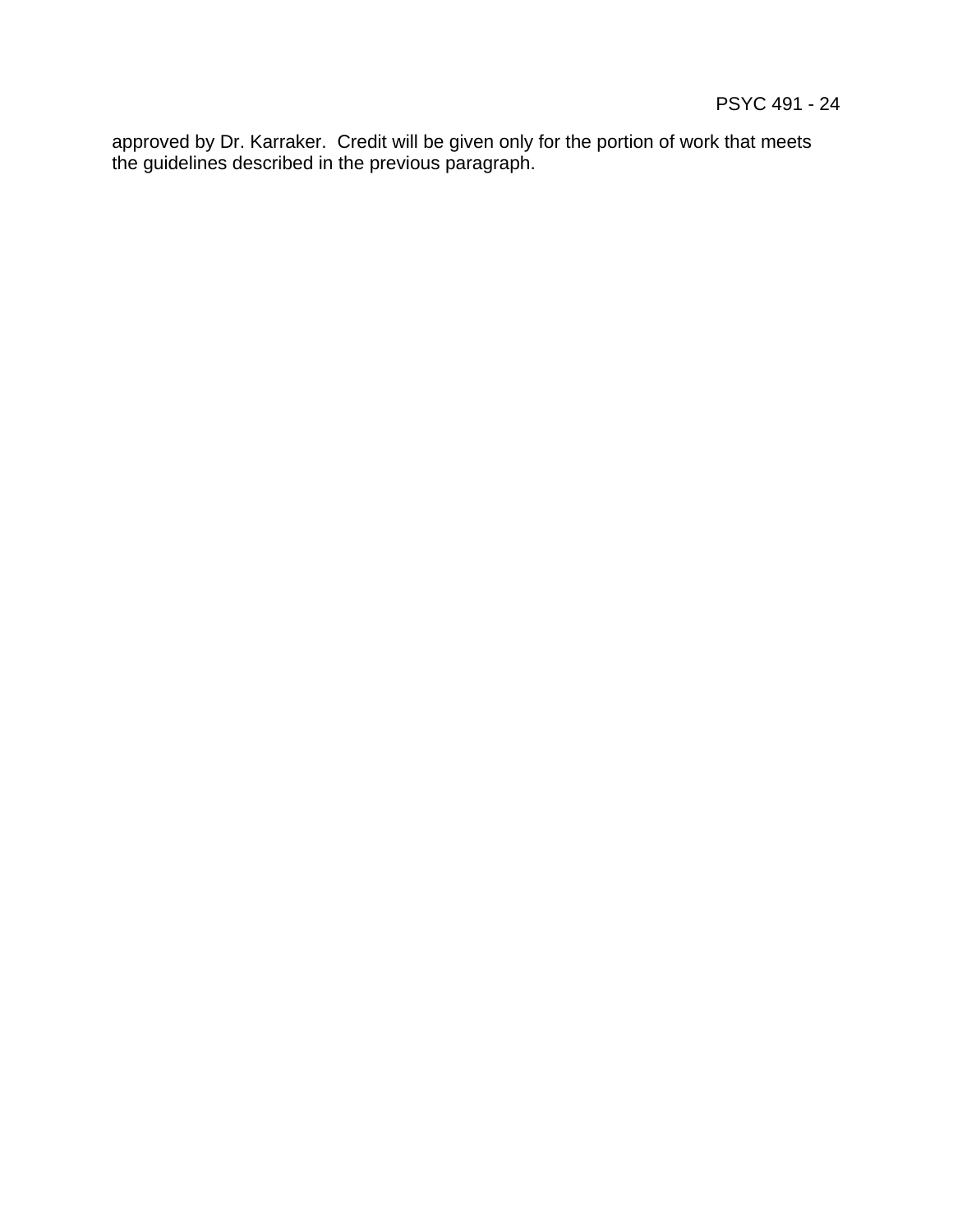### Instructions For Completing the Practicum Agreement Form

The Practicum Agreement Form should be completed during a meeting with your site supervisor after you have completed the following steps: apply for the PSYC 491 program, receive approval from Dr. Karraker, interview at potential practicum sites, and obtain acceptance at the site you prefer. Here is some information to help you complete the Practicum Agreement Form. Please type or print neatly on the form.

**Student information**: Provide information on how you can be reached during your placement.

**Site supervisor information**: Provide information concerning the person who will be directly supervising you.

**Student work schedule**: In general, the dates the practicum will begin and end should be the first and last days of class. Other beginning and ending dates may be arranged, but you should be sure that you will be working an appropriate number of hours for the number of credits you expect to receive (see chart below). A typical fall or spring semester consists of 15 weeks of classes; a typical summer (both sessions) consists of 12 weeks of classes. Use the chart below to determine the relation between hours worked and number of credits for any other length of time.

| <b>Credits</b> |            | <b>Total hours</b> | Hours per week<br>15-week semester | 12-week summer |
|----------------|------------|--------------------|------------------------------------|----------------|
| 3              | 120        |                    | 8                                  | 10             |
| 4              | 160        |                    | 10.5                               | 13             |
| 5              | 200        |                    | 13                                 | 16.5           |
| 6              | 240        |                    | 16                                 | 20             |
| 7              | 280        |                    | 18.5                               | 23             |
| 8              | 320        |                    | 21                                 | 26.5           |
| 9              | 360        |                    | 24                                 | 30             |
| 10             | 400        |                    | 26.5                               | 33             |
| 11             | 440        |                    | 29                                 | 36.5           |
| 12<br>13       | 480<br>520 |                    | 32<br>34.5                         | 40             |
| 14<br>15       | 560<br>600 |                    | 37<br>40                           |                |

The work schedule you provide on the Practicum Agreement Form may be modified during the practicum if necessary. If you need to modify the number of hours you work per week, please see Dr. Karraker.

You do not automatically receive university holidays off. At the time you are completing the Practicum Agreement Form, you should discuss with your site supervisor whether or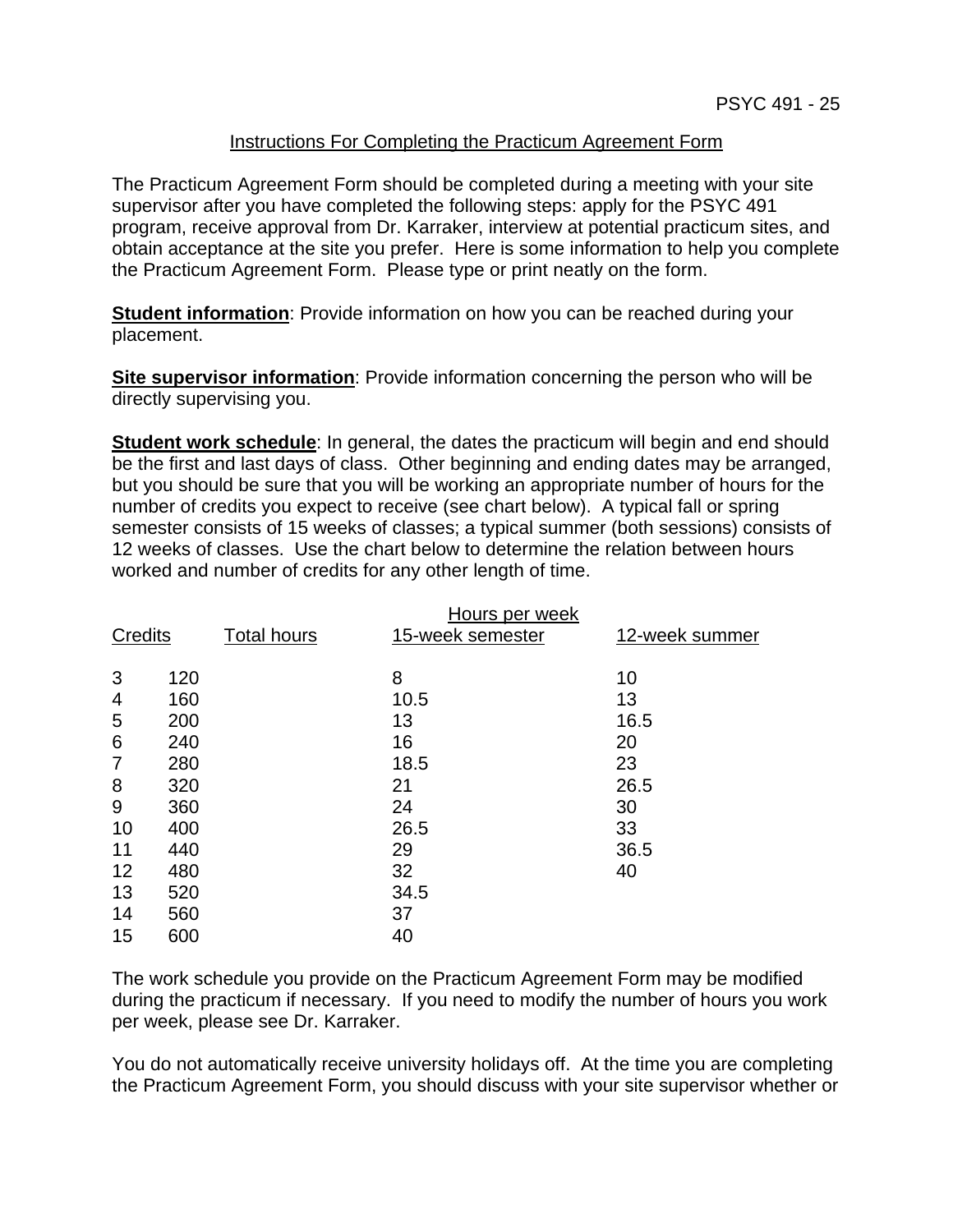not you will be expected to work during Thanksgiving week, spring break, and/or other holiday periods. Include any days off agreed to under "Vacation days allowed." **Note that you are still expected to work the total number of hours you have contracted for in your Practicum Agreement Form even if you are allowed certain vacation days. You may miss up to 10% of your total hours or 24 hours (whichever is less) to accommodate vacations, illnesses, etc. Additional missed time requires either making up the time or reducing the number of credits earned.**

**Brief description of the practicum site**: Provide a short description of the site.

**Student's entry level skills**: List the skills and experiences you have that are relevant to your placement. Here are some examples:

 -familiarity with DSM-IV -completed courses in behavior modification and abnormal psychology -volunteer work with children with physical handicaps -successfully employed since age 17

**Practicum objectives**: Describe what you want to learn from your practicum. Here is a sample statement:

I want to learn how to apply the academic knowledge I have acquired in my classes to real life situations. I would like to receive a well-balanced perspective on the community mental health system. I expect to learn more about mental health in general and how to apply counseling ethical standards in real life situations. I hope that this practicum will help me in my future and help me clarify what my future career goals will be.

**Means to achieve practicum objectives**: Describe the work you will be doing. Here are some examples:

- $\Box$  Student will work two days a week doing case management, one afternoon/evening at the house, one afternoon/evening at the crisis unit, and one day at the adult treatment program.
- $\Box$  Student responsibilities in case management include aiding the coordinator of community support programs in appraising referrals and obtaining information about clients' strong and weak points from the clients' support groups.
- $\Box$  Administer the Strong Interest Inventory to students, and summarize the results.
- □ Co-lead group therapy sessions.
- □ Write case reports.
- $\Box$  Attend weekly staff meetings.

**Means to evaluate practicum objectives**: Add any additional evaluation procedures.

**Site supervisor responsibilities**: Make sure your site supervisor agrees with these responsibilities. Add any additional supervisor responsibilities.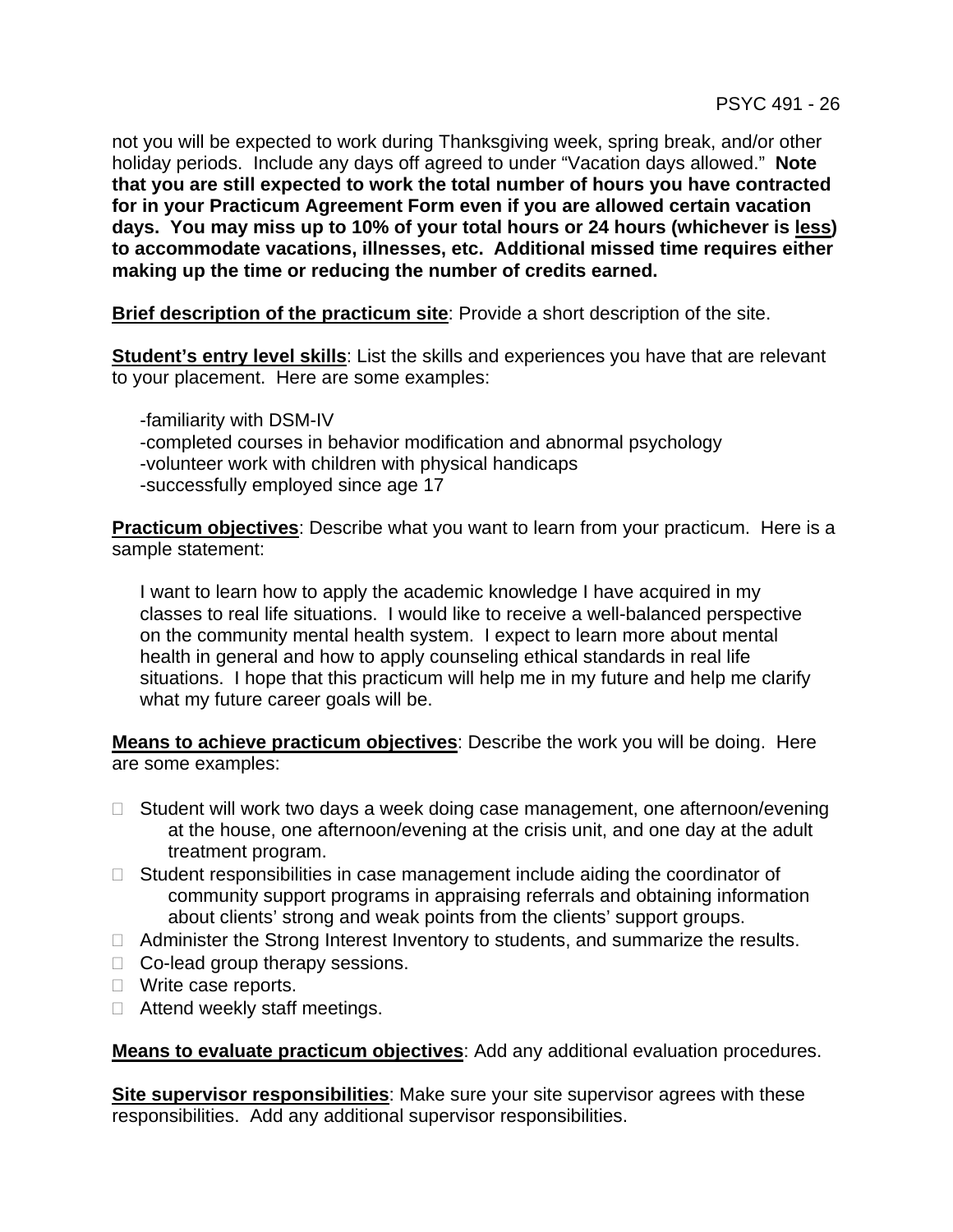**Signatures**: Make sure you and your site supervisor read and agree to all items listed in this agreement. Sign and date the agreement and submit it to Dr. Karraker. Dr. Karraker will review and sign the form, and give you a Course Registration Approval Form. You must submit the form to Admissions and Records to complete your registration for the course. Two copies of your signed agreement will be mailed to you prior to the start of your placement or given to you at the first meeting. One copy should be given to your site supervisor and the other copy is for your own records.

### Additional information

Approximately one to two weeks prior to the start of the semester or summer session during which you will be participating in this course, you will receive a letter giving you further instructions concerning the requirements for the course. During the fall and spring semesters, students are required to attend several meetings. The times for these meetings is listed in the course schedule. The first meeting will be during the first week of classes. No meetings are required during the summer. Weekly assignments for the course must be completed through WebCT on the World Wide Web; thus, computer access is necessary for this course.

If you are participating in a placement more than 50 miles from Morgantown and will not be using resources on campus (Mountainlair, library, etc.), you may be able to have your on-campus fees waived. Contact Dr. Karraker well in advance of the semester or summer session if you wish to pursue this option.

#### Questions

Any questions about the Psychology 491 program should be directed to Dr. Katherine Karraker: (304) 293-2001, extension 31625; kkarrake@mail.wvu.edu; Department of Psychology, West Virginia University, P.O. Box 6040, Morgantown, WV, 26506-6040.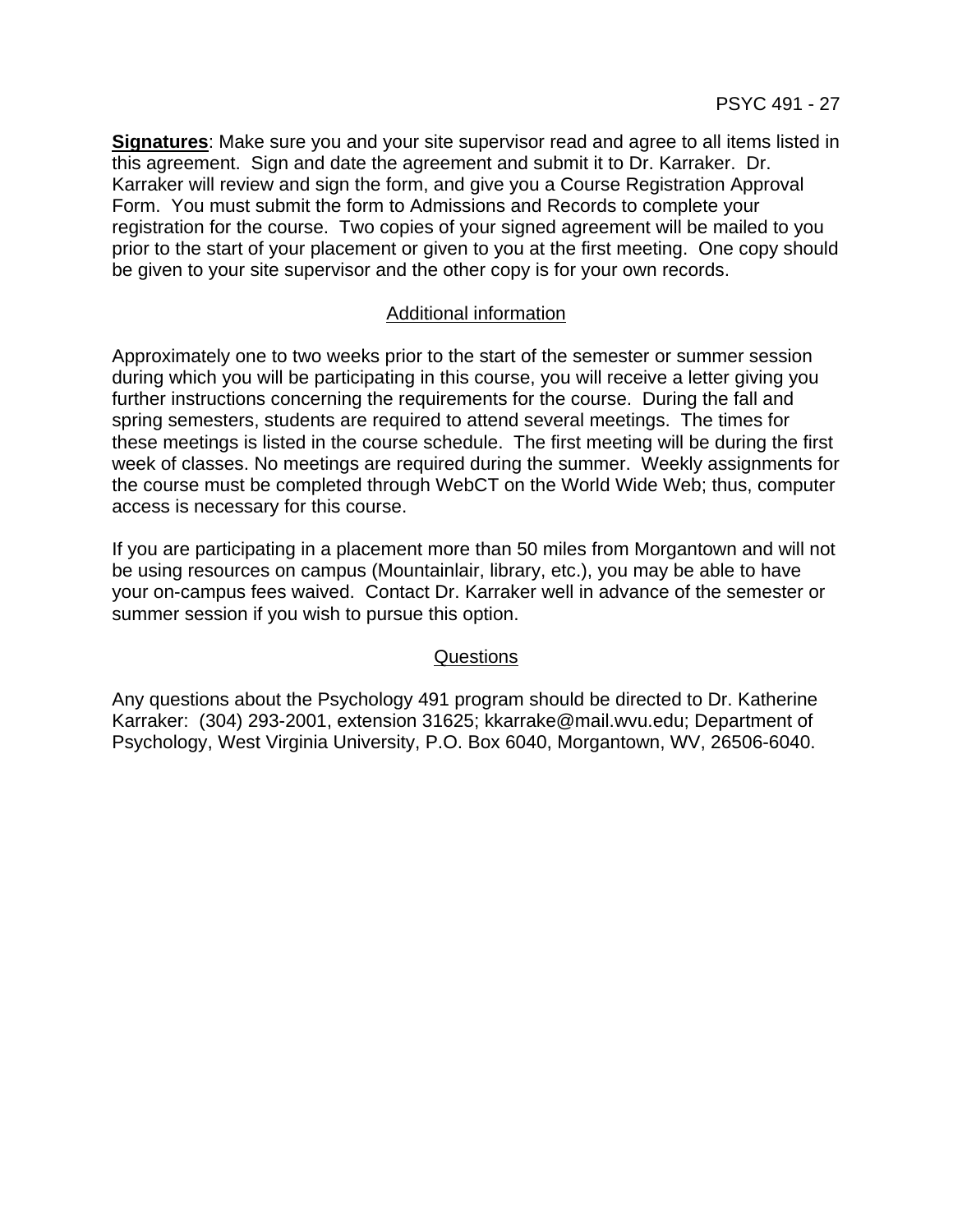### PSYCHOLOGY 491 - PROFESSIONAL FIELD EXPERIENCE West Virginia University - Department of Psychology **PRACTICUM AGREEMENT FORM**

#### **Student information (during practicum):**

Name
SSN

Address

Phone e-mail address

Parents' phone

# **Site supervisor information:**

Supervisor name/title

Agency

Phone e-mail address

Mailing address

### **Practicum coordinator information:**

Fall: Dr. Katherine Karraker, Department of Psychology, West Virginia University, P.O. Box 6040, Morgantown, WV, 26506-6040, (304) 293-2001 X31625, kkarrake@mail.wvu.edu Summer: Dr. Deborah Jones, same address, (304) 293-2001, x31663, Deborah.Jones@mail.wvu.edu

#### **Student work schedule:**

Agreement is for: \_\_ Fall \_\_Spring \_\_Summer (Circle one: I, II, both) Year:

Dates practicum will begin and end Student will work hours per week ( total hours) and receive credits (Summer only: credits in Summer I \_\_\_\_/ credits in Summer II \_\_\_\_) Is this course serving as the student's capstone experience? ves ho

Initial work schedule (enter start and stop times for each day):

| Monday    | Friday   |  |
|-----------|----------|--|
| Tuesday   | Saturday |  |
| Wednesday | Sunday   |  |
| Thursday  |          |  |

Vacation days allowed by site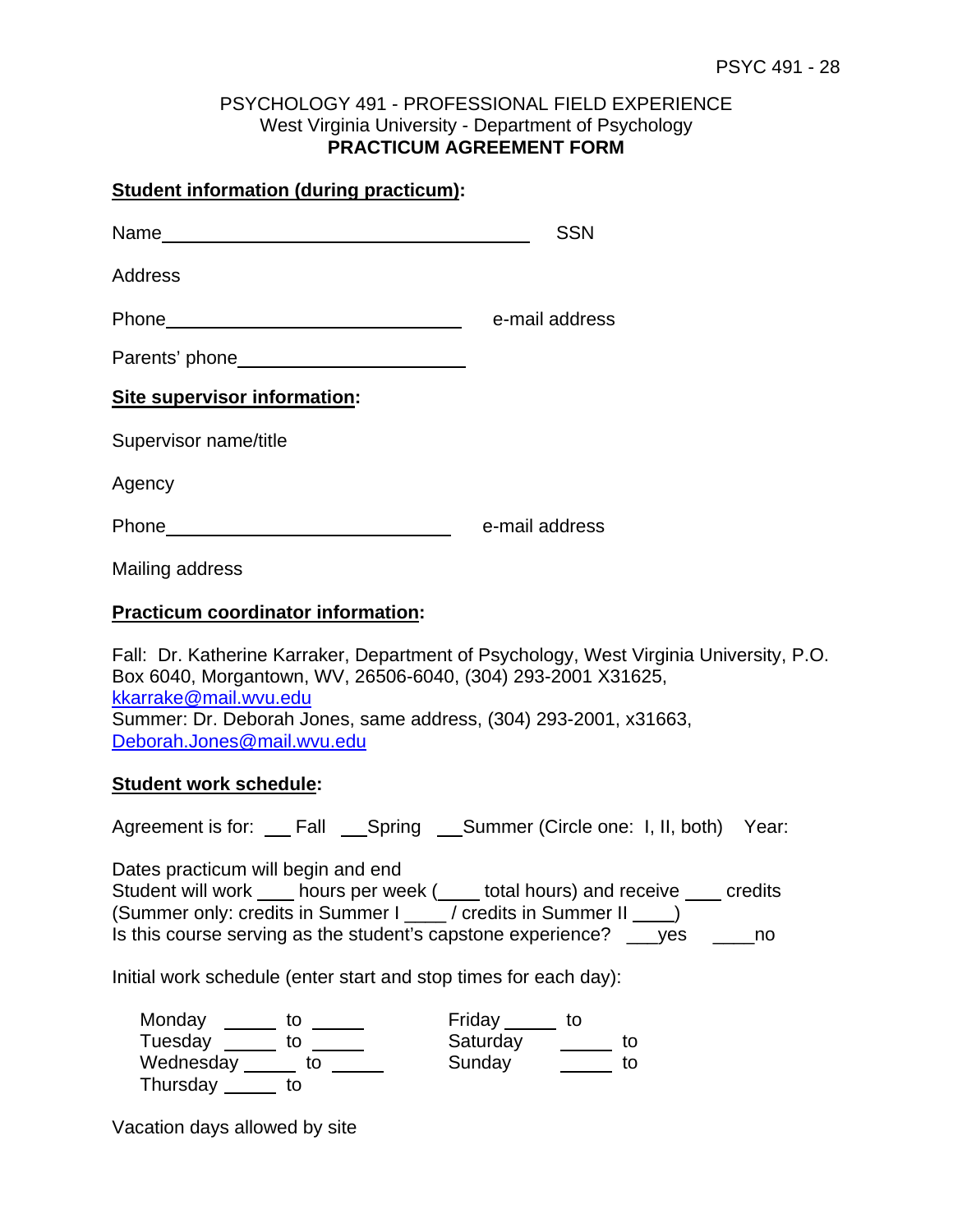**Brief description of the practicum site (structure, goals, clients served, etc):** 

**Student's entry level skills (relevant course work and volunteer/paid experiences):**

**Practicum objectives (student-defined goals for practicum):**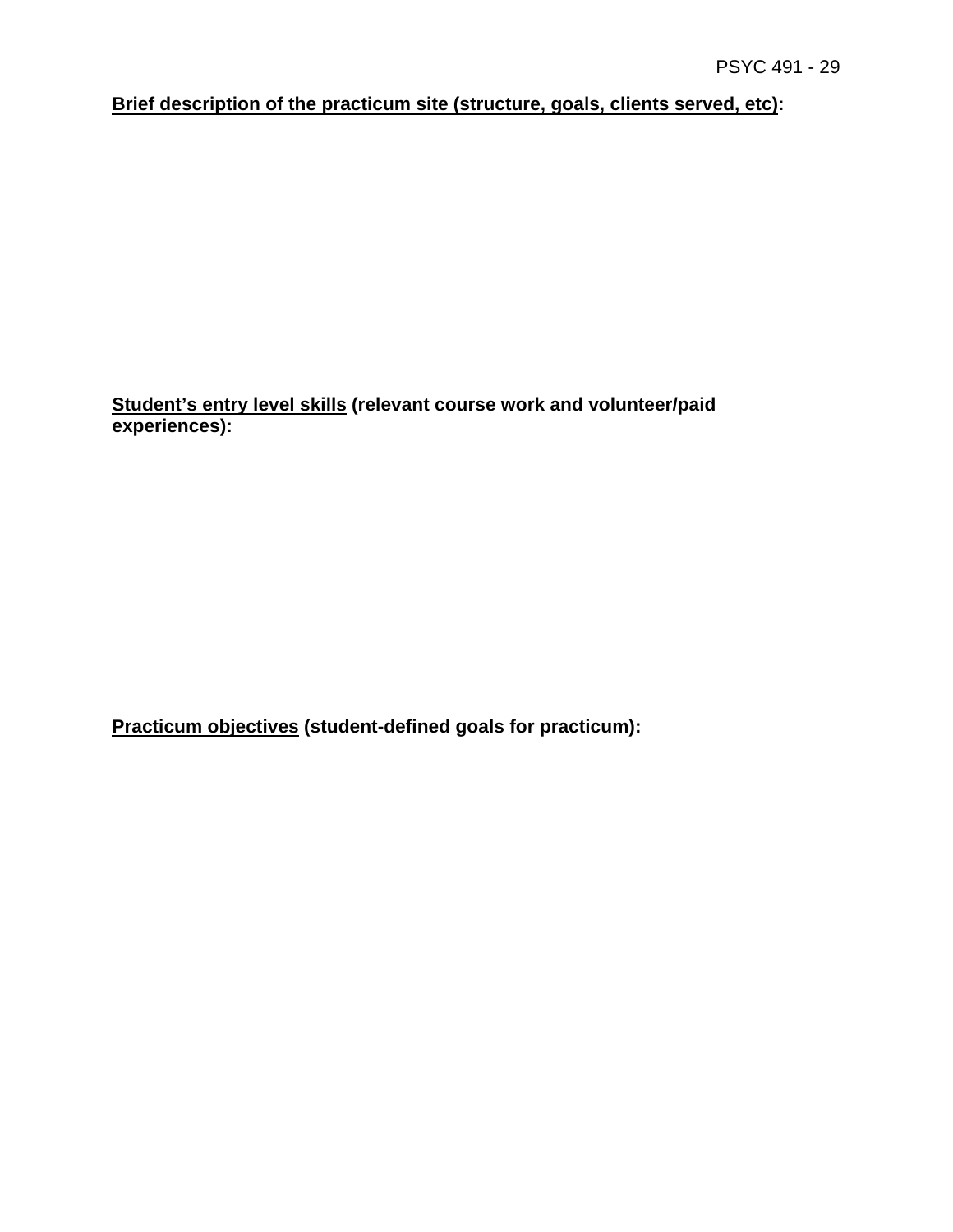**Means to achieve practicum objectives (outline of work assignments as jointly determined by the student and site supervisor):**

# **Means to evaluate practicum objectives:**

- 1. Student will meet regularly with site supervisor to receive evaluative feedback concerning student's performance.
- 2. Site supervisor will provide a written evaluation of the student's performance at the end of the practicum and at other times if requested.
- 3. Practicum coordinator will provide evaluative feedback on activities listed in the course syllabus (reports, papers, attendance at meetings, etc.)
- 4. List any additional evaluation procedures: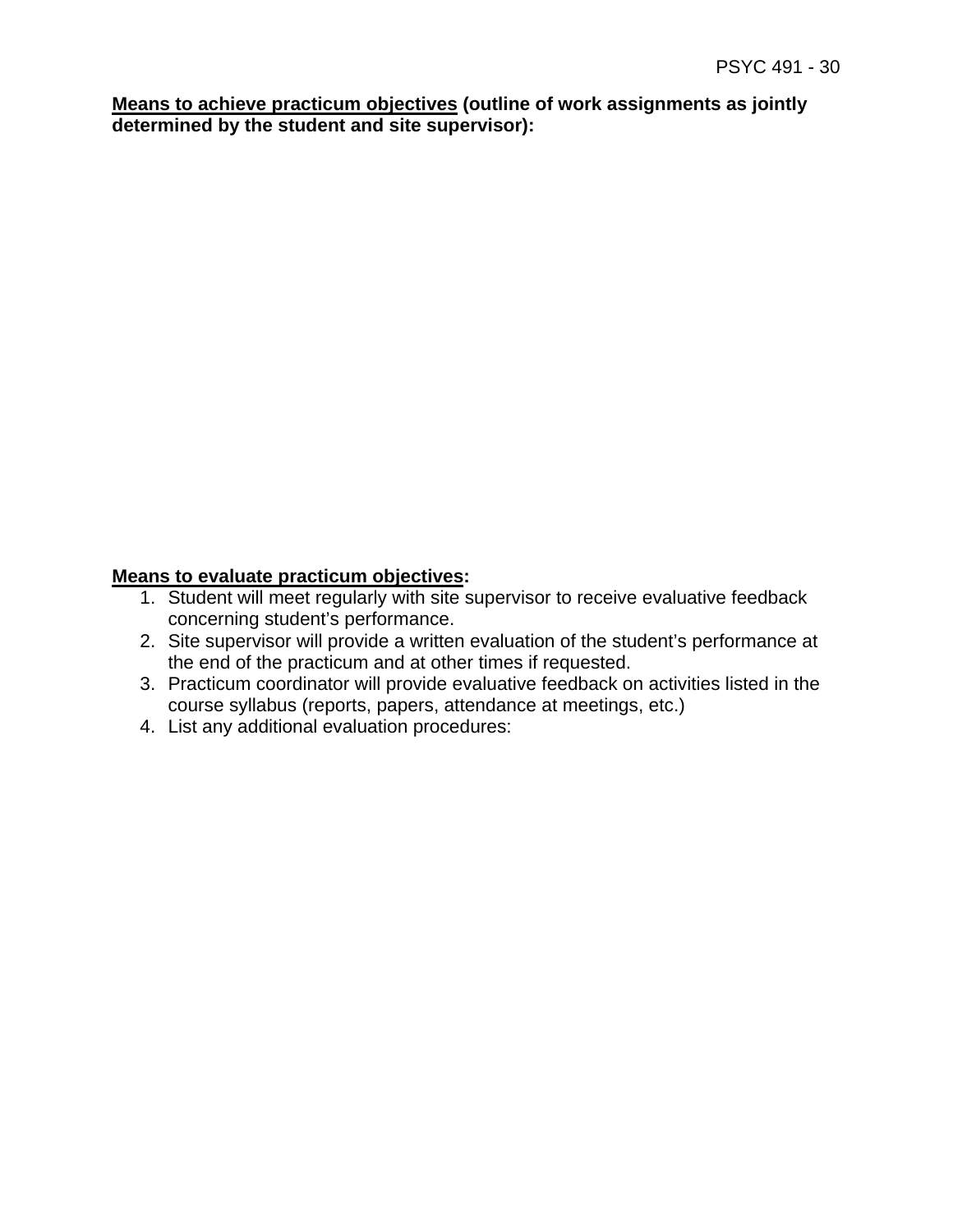### **Site supervisor responsibilities:**

- 1. Provide work assignments that will enhance the student's knowledge of psychology and/or related applied professions, and provide directly supervised paraprofessional experiences (e.g., assessment, therapy, case management, treatment planning, etc.)
- 2. Provide the student with sufficient work assignments to both fill the agreed number of practicum hours and provide a worthwhile learning experience. "Busywork" will be kept to a minimum.
- 3. Meet directly with the student for at least one hour each week to provide supervision and feedback regarding work assignments.
- 4. Provide a written evaluation (using form to be provided) of the student's performance at the end of the practicum.
- 5. Contact the practicum coordinator (Dr. Karraker) as soon as possible if questions arise or the student's performance appears not to be adequate.
- 6. List any additional site supervisor responsibilities:

### **Practicum coordinator responsibilities:**

- 1. Be available to discuss and assist with administrative problems, if such arise.
- 2. Provide final approval of the Practicum Agreement, making recommendations for amendments if necessary.
- 3. Provide feedback on assignments specified in the course syllabus.
- 4. Manage administrative aspects of course requirements, assigning course credits, and grades.

#### **Student responsibilities:**

- 1. Perform the tasks listed on this agreement, assigned by the site supervisor, and/or listed in the course syllabus.
- 2. Inform the practicum coordinator immediately of any problems arising related to the practicum.

### **Signatures (a signature below indicates acceptance of this agreement - must be signed by all parties to be valid):**

Student: Date:

Site supervisor Date:

Practicum coordinator **Date:** Date:

### **A copy of this signed Practicum Agreement Form is to be provided to the student, the site supervisor, and the practicum coordinator.**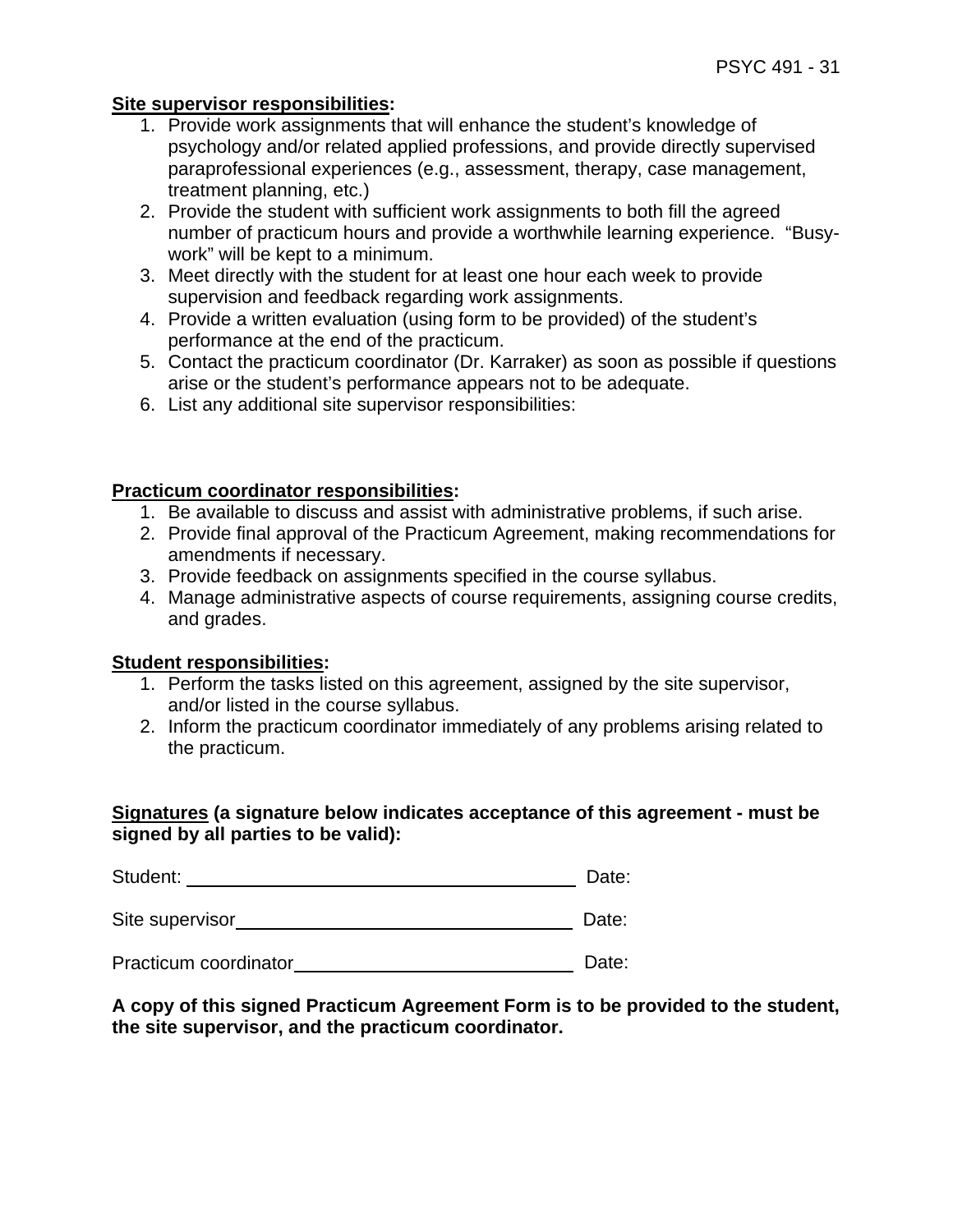#### Psychology 491, Field Experience WORK SAMPLE GUIDELINES

### **Overview**

The work sample is a 5-7-page paper that integrates your field experience activities with additional information. The purpose of this assignment is for you to learn more about some aspect of your placement than you are learning simply through your work. Thus, you will need to seek information from such sources as clients' files (if you are allowed to see them), interviews with agency staff, agency manuals and other printed materials, assessment manuals, and/or library references. In addition to this information, you are expected to relate your observations and activities to some aspect of psychological research by integrating information from a professional reference into your work sample. The work sample, therefore, should include, but also go beyond, reporting what you are doing in your placement.

# Specific guidelines and requirements

- 1. Work sample options. The options for work samples include a case summary, report on an assessment device or treatment procedure, report on a program evaluation procedure, description of the goals and activities of your agency, or another option of your choosing. Select the option that will best facilitate your learning and contribute to your benefitting from your placement. The specific sections to be included in each option are provided below. Additional guidance is provided in the work sample templates available on WebCT.
- 2. Formatting. The work sample should be 5 to 7 pages of double-spaced text (not counting the cover page and references), using a 12-point font size and 1-inch margins. The cover page should contain a title (make sure the title indicates what type of work sample you are submitting, such as a case summary or description of an assessment device), your name, the course name (Psychology 491, Field Experience), and the date. Number the pages of the report, beginning with the cover page, in the upper right-hand corner. Staple the pages of the report in the upper lefthand corner. Label each section of the report. See the templates provided on WebCT for formatting examples.
- 3. Information sources. You will need to obtain information for your work sample from at least a couple of sources. These sources may include clients' files (if you are allowed to see them), interviews with agency staff, agency manuals and other printed materials, assessment manuals, and/or library references. In addition, you are required to **incorporate information from at least one reference from a scientific journal or professional book (not a magazine, textbook, or web site) that reports on research relevant to your topic.**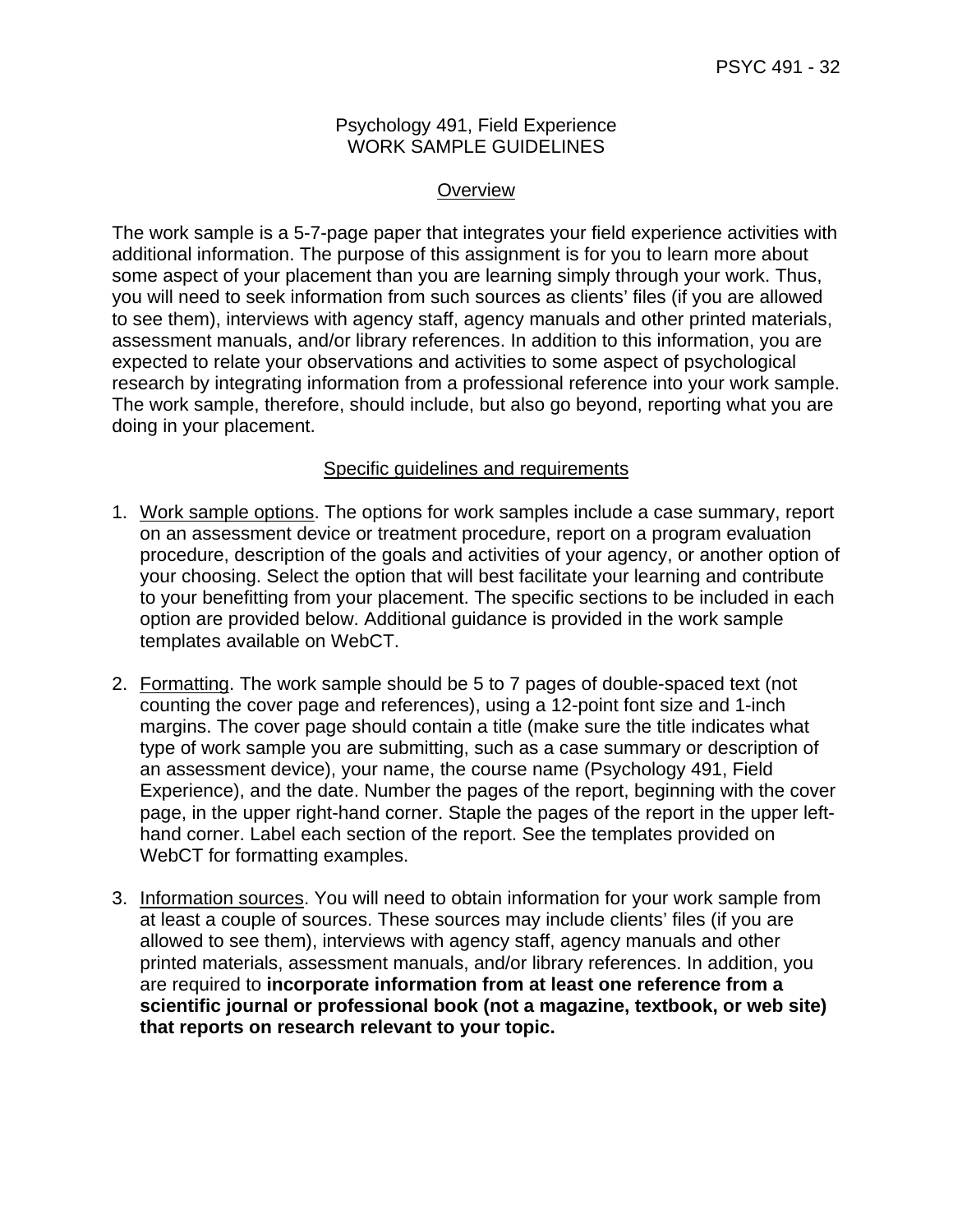Any information included in your work sample that does not come from your own thinking or experiences must have the source properly identified and an APA style reference must be provided for publicly available resources.

4. Proper referencing. The paper must be the original work of the student, with proper citation and reference being made to the work of others. Refer to the APA Publication Manual, access the links on WebCT concerning writing, or consult your instructor with questions about referencing and citation. APA style references are needed for articles, books, chapters, and web pages. If you get information from an individual, a client file, or unpublished materials from your work site (such as a brochure or program description), you do not need to provide a reference, but you do need to make the source of your information clear in your writing. Following are some examples:

According to the client's file,...

 Information in this paragraph was obtained from the program brochure that is distributed to potential clients.

I interviewed xxxxx for this report. He/she reported that...

Note that properly identifying the source of information does not allow you to copy the source's words. See the information on plagiarism and academic integrity in the syllabus and on WebCT.

- 5. Personalization. Another very important component of the work sample is your personal reaction to the work that you are doing. The work sample provides you with an opportunity to think about an aspect of your practicum experience, describe that experience, and discuss your response to it. You should describe your role in the treatment of a particular case, the implementation of a training program, the conduct of outreach activities, etc. Describe what you are doing and what you think about it. Provide your own critical evaluation of whatever you describe in your work sample. Also relate your observations and analyses to the concepts and knowledge you have acquired through your previous psychology courses.
- 6. Labeling clients. Use "person-first" language. That is, do not refer to a client as "a schizophrenic" or as being "retarded" or "mentally ill." Instead, refer to the person first, then any disorder with which they have been diagnosed. For example: "John, who is diagnosed with schizophrenia;" "the clients are experiencing chronic mental illness;" or "Susan functions in the severe range of mental retardation." This is proper professional style and avoids the problems of labeling people.
- 7. Confidentiality. All identifying information must be deleted from reports in order to protect the confidentiality of clients, agencies, and professionals. See the section on confidentiality in the syllabus for further information. Also, do not submit any copies of actual client records as part of your report, except as noted in the following section.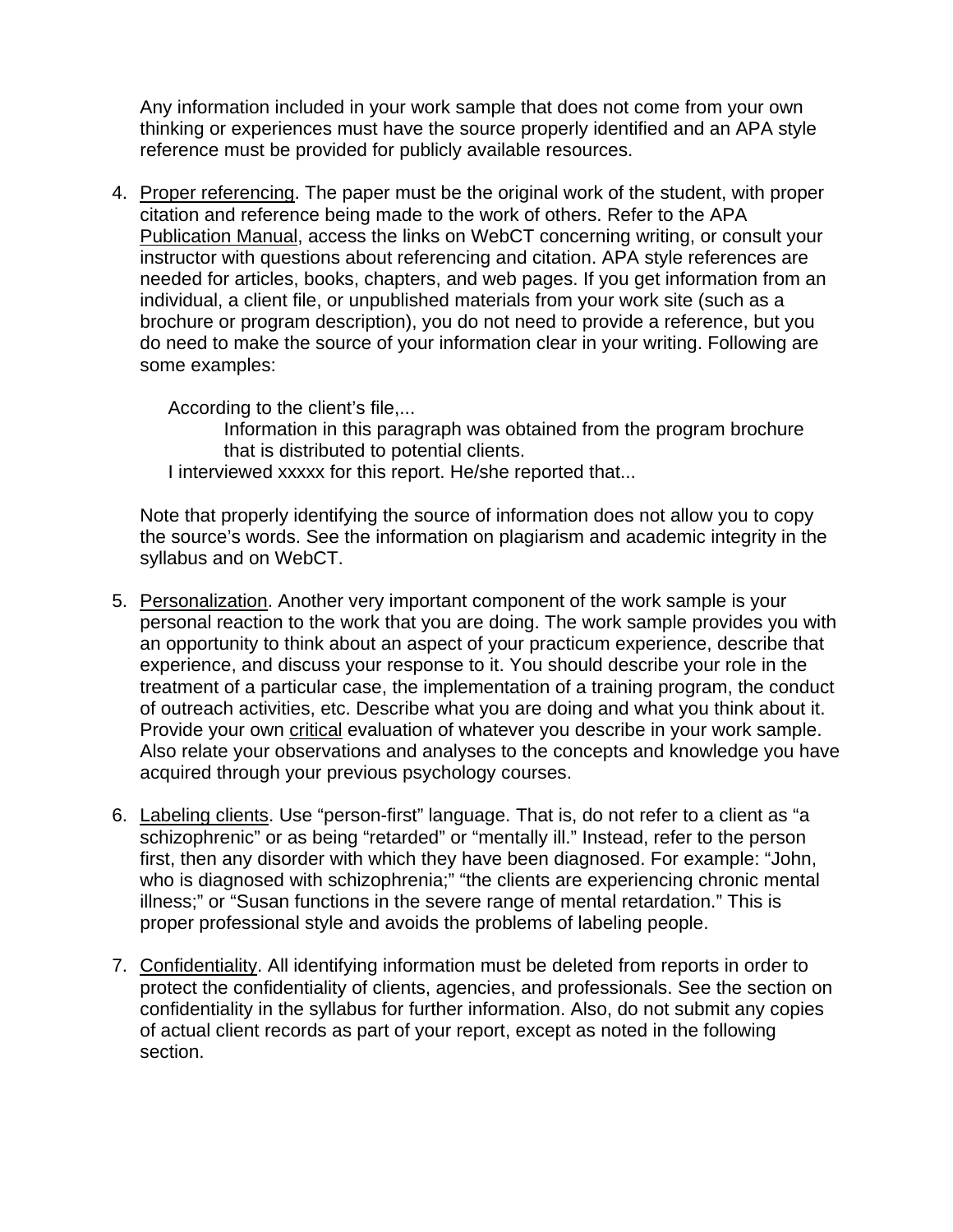8. Copies of information sources. You must provide a photocopy or printout (in the case of information taken from the web) of any sources, published or unpublished, that you use in your report. These will be returned to you. In the case of long chapters or books, you may submit only the portion you used. Highlight the sections you took information from for your report. If you obtain information from client records, attach a copy of the information you obtained, **with all identifying information blacked out or otherwise removed**. Check with your supervisor to make sure they approve of your submitting client records to me in this manner. If you take information from client records but are not allowed to provide me with a copy, please note this in your report.

9. Automatic deductions. Points will automatically be deducted in the following cases:

1. Length shorter than 5 pages or longer than 7 pages of text (not counting the cover page and references) - minimum of 1 point deducted.

2. Lateness - 2 points per day deducted.

3. Use of direct quotes (with proper use of quotation marks and referencing) - minimum of 1 point deducted. [REMINDER: Although properly cited direct quotes are allowed in scientific writing, you are asked not to include direct quotes in this report. Everything you write in this report should be in your own words.]

4. Use of direct quotes (without proper use of quotation marks and with or without proper referencing) - student will be charged with plagiarism; penalty ranges from a reduced grade on the assignment to an unforgivable F in the course.

5. Failure to use or identify the use of pseudonyms - minimum of 1 point deducted.

6. Failure to identify the source of information included in the report minimum of 1 point deducted.

7. Failure to label each section of the report - minimum of 1 point deducted. 8. Failure to include a professional reference source - minimum of 4 points

deducted.

9. Failure to provide copies of sources cited - paper will not be graded until these are provided, with 2 points per day deducted for lateness.

# Work sample options

- 1. Case summary. Provide a summary and analysis of one of the clients with whom you are working. Include the following labeled sections (section titles are underlined), as appropriate:
- \$ Context (a brief description of your placement, including the functions of the agency and your responsibilities)
- \$ Description of the client (age, sex, ethnic group, family history, current living arrangement, assessment information, source of referral, presenting problem, etc.)
- \$ Description of the problem (both the label and the specific behaviors involved in the problem, environmental events causing and maintaining the problem, etc.)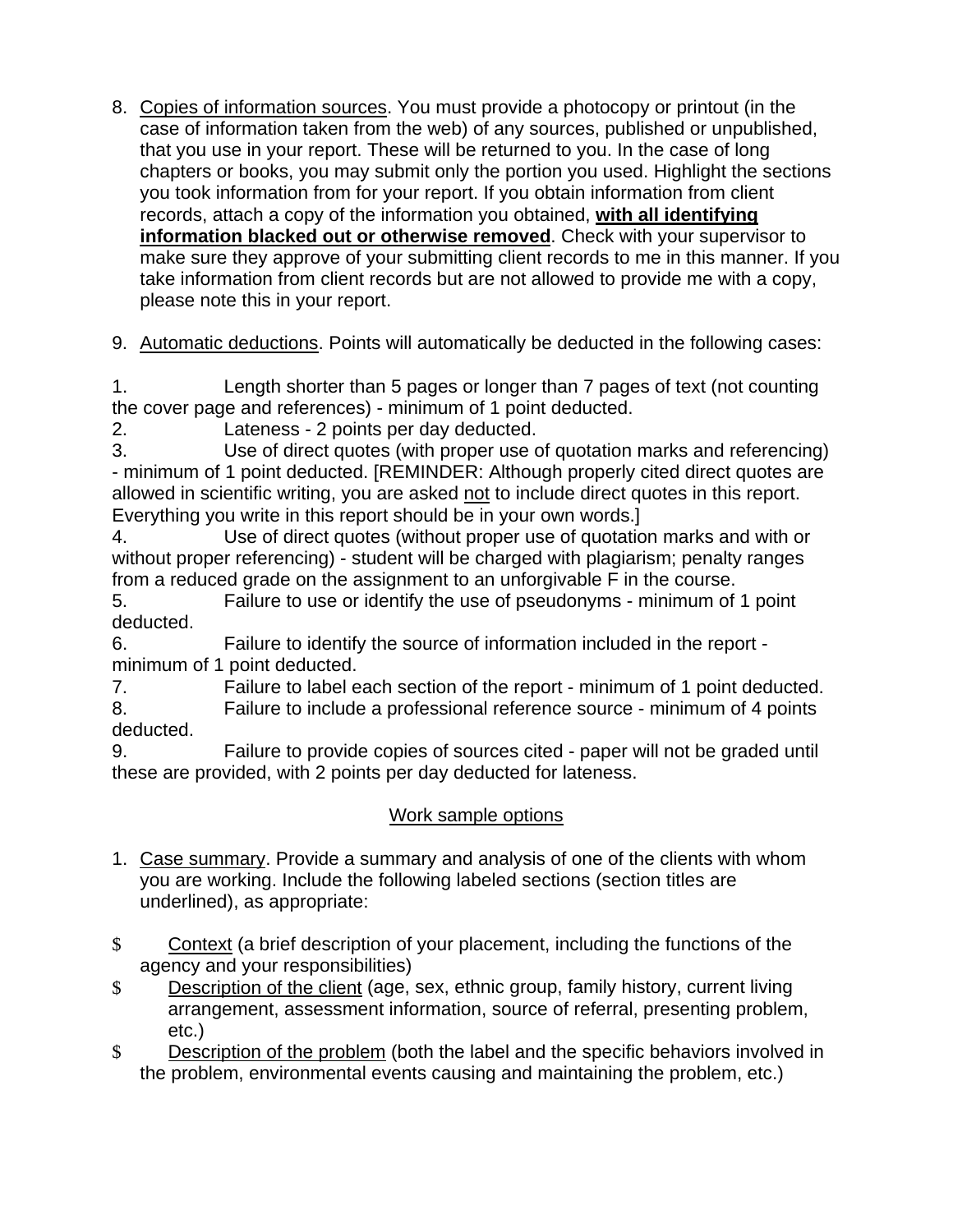- Treatment objectives (the desired outcome behaviors, etc.)<br>
5 Dutcome of the plan (to date)<br>
5
- Therapeutic plan
- \$ Outcome of the plan (to date)<br>\$ Your role in the client's care at
- \$ Your role in the client's care and treatment<br>\$ Your critical evaluation of the assessment a
- \$ Your critical evaluation of the assessment and treatment of the client<br>\$ Relation to what you have learned in previous psychology courses
- \$ Relation to what you have learned in previous psychology courses<br>\$ Any other sections you think are relevant (optional)
- Any other sections you think are relevant (optional)
- \$ Conclusion

Much of this information should come from your direct knowledge about the client, but you should also seek additional information. Acknowledge information taken from client records ("According to the client's file...") or learned from other people ("According to the client's therapist..."). Note that you also need to include at least one professional reference in your report (see item 3 in the guidelines provided above).

- 2. Report on an assessment device or treatment procedure. Describe a specific assessment or treatment with which you are working. Include the following labeled sections (section titles are underlined), as appropriate:
- \$ Context (a brief description of your placement, including the functions of the agency and your responsibilities)
- \$ A summary of the assessment or treatment (include references as appropriate)
- 
- \$ Positive and negative aspects of the assessment or treatment<br>\$ Use of the assessment or treatment by the agency you work w<br>\$ Your experiences with the assessment or treatment Use of the assessment or treatment by the agency you work with
- \$ Your experiences with the assessment or treatment<br>\$ Your critical evaluation of the assessment or treatment
- 
- \$ Your critical evaluation of the assessment or treatment<br>\$ Relation to what you have learned in previous psycholo \$ Relation to what you have learned in previous psychology courses<br>\$ Any other sections you think are relevant (optional)
- Any other sections you think are relevant (optional)
- \$ Conclusion

Note that you also need to include at least one professional reference in your report (see item 3 in the guidelines provided above). This reference must be in addition to the manual for the assessment device or treatment procedure.

- 3. Report on a program evaluation procedure. Describe a program evaluation conducted by you or someone else at your site. Include the following labeled sections (section titles are underlined), as appropriate:
- \$ Context (a brief description of your placement, including the functions of the agency and your responsibilities)
- \$ A summary of the program evaluation procedure
- \$ A summary of the program evaluation results<br>\$ How the program evaluation is being used or
- \$ How the program evaluation is being used or will be used<br>\$ Your role in the program evaluation
- \$ Your role in the program evaluation<br>\$ Your critical evaluation of the program
- Your critical evaluation of the program evaluation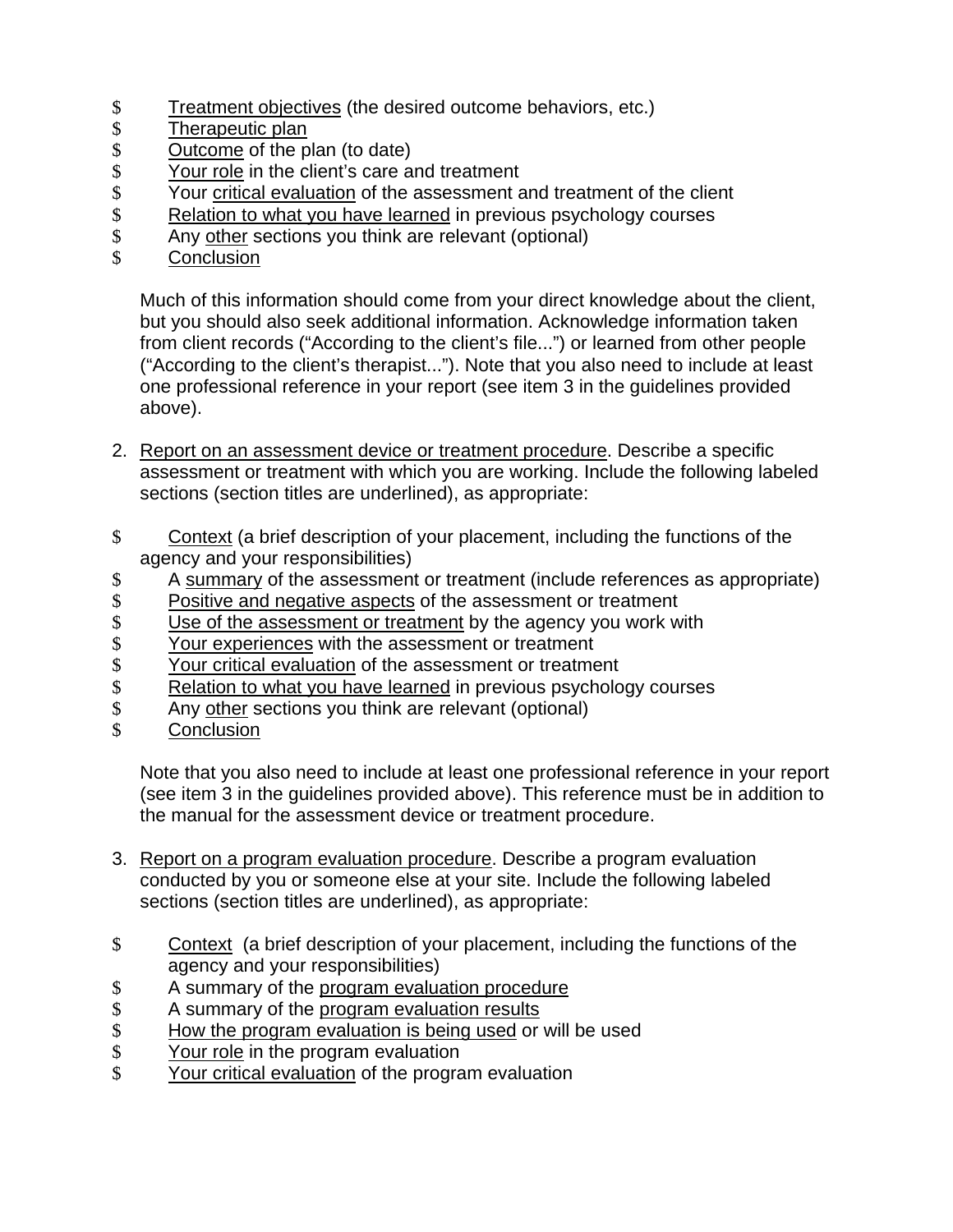- \$ Relation to what you have learned in previous psychology courses<br>\$ Any other sections you think are relevant (optional)
- Any other sections you think are relevant (optional)
- \$ Conclusion

Note that you also need to include at least one professional reference in your report (see item 3 in the guidelines provided above).

- 4. Description of the goals and activities of the agency. Describe the goals and activities of the agency for which you work. Be very careful to make the sources of your information clear. Include the following labeled sections (section titles are underlined), as appropriate:
- \$ Context (a brief description of your placement, including the functions of the agency and your responsibilities)
- \$ Goals (or functions) of the agency<br>\$ History or background of the agenc
- History or background of the agency
- \$ Activities of the agency<br>\$ Your role in the agency
- \$ Your role in the agency<br>\$ Your critical assessmen
- \$ Your critical assessment of the success of the agency in meeting its goals<br>\$ Relation to what you have learned in previous psychology courses
- \$ Relation to what you have learned in previous psychology courses<br>\$ Any other sections you think are relevant (optional)
- \$ Any other sections you think are relevant (optional)<br>\$ Conclusion
- **Conclusion**

Note that you also need to include at least one professional reference in your report (see item 3 in the guidelines provided above).

5. Other. See your instructor for approval and guidelines.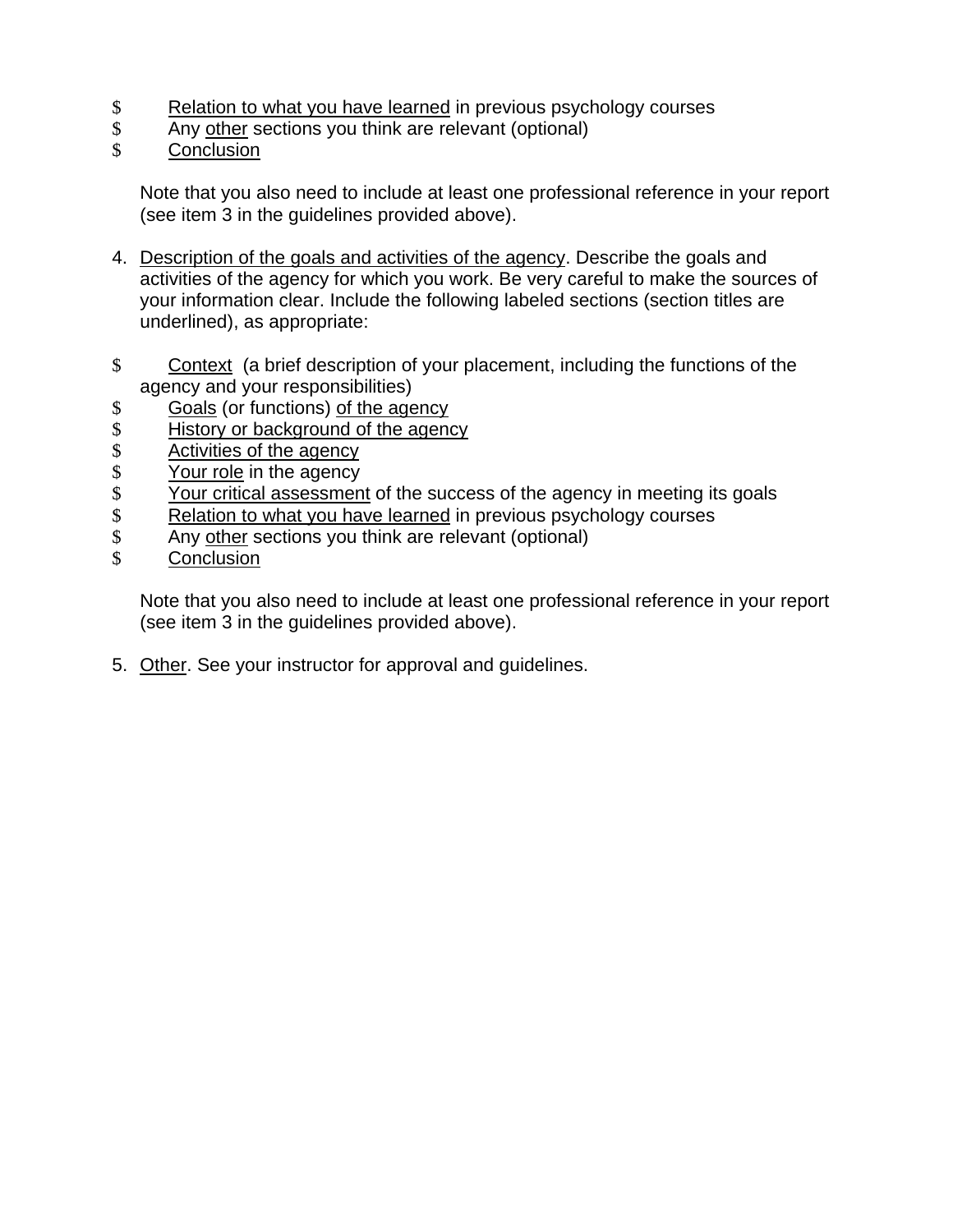### PSYCHOLOGY 491 - PROFESSIONAL FIELD EXPERIENCE West Virginia University - Department of Psychology **SUPERVISOR EVALUATION OF PRACTICUM STUDENT**

Name of student \_\_\_\_\_\_\_\_\_\_\_\_\_\_\_\_\_\_\_\_\_\_\_\_\_\_\_\_\_\_\_\_\_\_\_\_\_\_\_\_\_\_\_\_\_\_\_\_\_\_\_\_\_\_\_

Supervisor **Agency** Agency

Thank you again for your help in supervising this student's practicum. Your evaluation of the student's performance is very important in determining the student's grade for the course. I also encourage you to review your evaluation with the student so they can benefit from your feedback. Please complete and return the evaluation to me by:

# **FRIDAY, DECEMBER 5, 2003**

**Send to:**

 Katherine Karraker, Ph.D. Department of Psychology West Virginia University P.O. Box 6040 Morgantown, WV 26506-6040

### FAX (304) 293-6606 TELEPHONE (304) 293-2001 X31663 E-MAIL KKARRAKE@MAIL.WVU.EDU

When completing this evaluation, please keep in mind that the student is an undergraduate Psychology major. Rate the student in comparison with other such students, not in comparison with experienced graduate students or agency staff.

Please provide a brief list of the activities the student engaged in this semester:

Approximately how much time **per week** did you spend with the student? hours

\_\_\_\_\_\_\_\_\_\_\_\_\_\_\_\_\_\_\_\_\_\_\_\_\_\_\_\_\_\_\_\_\_\_\_\_\_\_\_\_\_\_\_\_\_\_\_\_\_\_\_\_\_\_\_\_\_\_\_\_\_\_\_\_\_\_\_\_\_

Describe the nature of your contact with the student:

Besides direct contact with the student, on what other sources of information are you basing your evaluation (e.g., feedback from others, written work)?

\_\_\_\_\_\_\_\_\_\_\_\_\_\_\_\_\_\_\_\_\_\_\_\_\_\_\_\_\_\_\_\_\_\_\_\_\_\_\_\_\_\_\_\_\_\_\_\_\_\_\_\_\_\_\_\_\_\_\_\_\_\_\_\_\_\_\_\_\_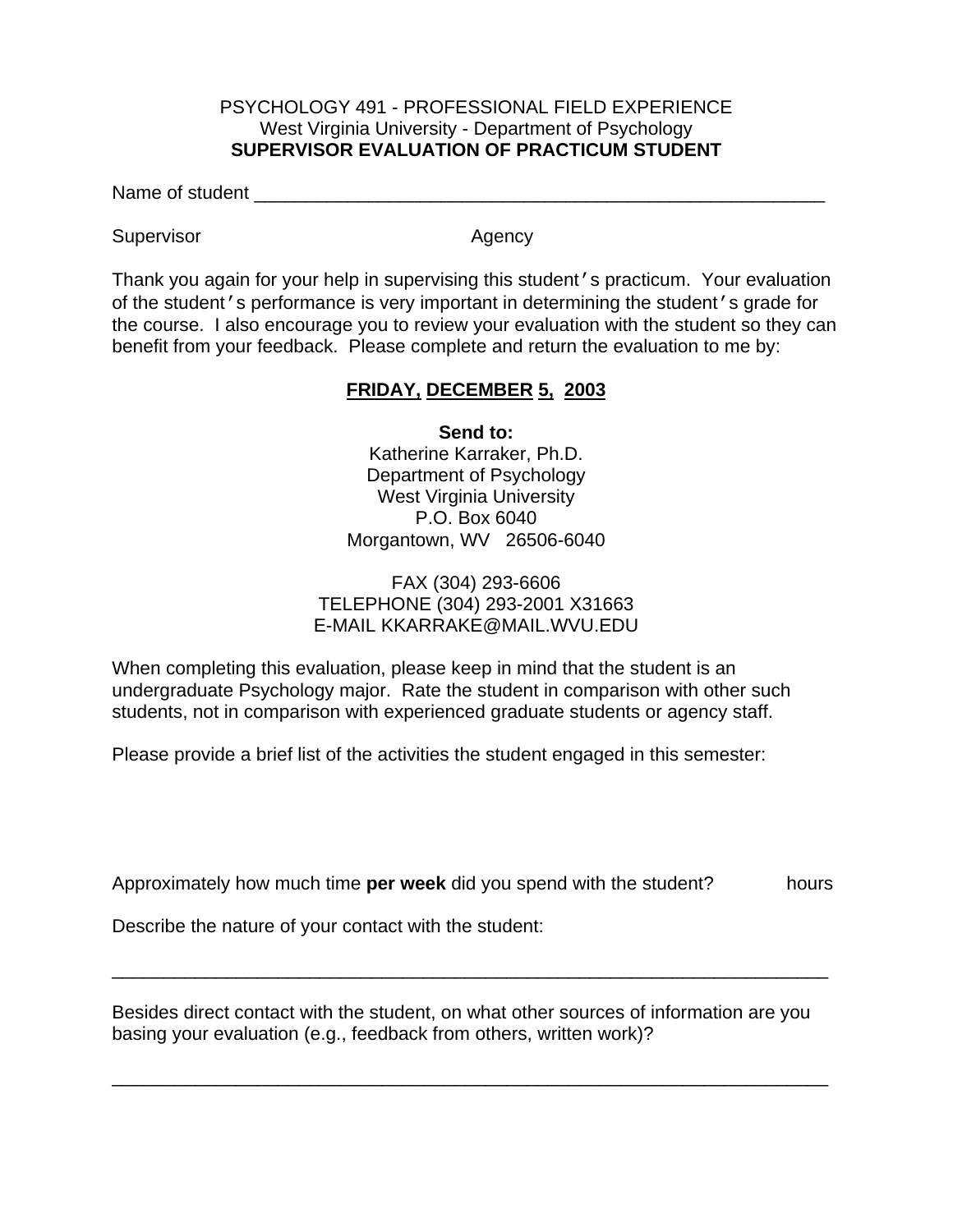Please use the following scale to answer each item. Comments may be written next to the item or at the end of the form.

NA = Not Applicable or not enough information to form a judgment.

- 1 = Far Below Expectations needs much improvement, a concern
- 2 = Below Expectations needs some improvement to meet standards
- 3 = Acceptable meets standards at average level for practicum students
- 4 = Above Expectations performs above average level for practicum students
- 5 = Far Above Expectations a definite strength, performs well beyond average levels for practicum students

### **Basic Work Requirements**

Arrives on time consistently

Uses time effectively

Informs supervisor and makes arrangements for absences

Reliably completes requested or assigned tasks on time

Completes required total number of hours or days on site

Is responsive to norms about clothing, language, etc., on site

### **Ethical Awareness and Conduct**

Possesses knowledge of general ethical guidelines

Possesses knowledge of ethical guidelines applicable to the practicum site

Demonstrates awareness and sensitivity to ethical issues

Behaves consistently with ethical guidelines

### **Preparation of Student before Beginning Practicum**

 Had adequate background knowledge about client population at beginning of practicum

 Had adequate background knowledge about treatment approaches (or consulting strategies, problem-solving approaches, etc.) at beginning of practicum

Possessed relevant skills at beginning of practicum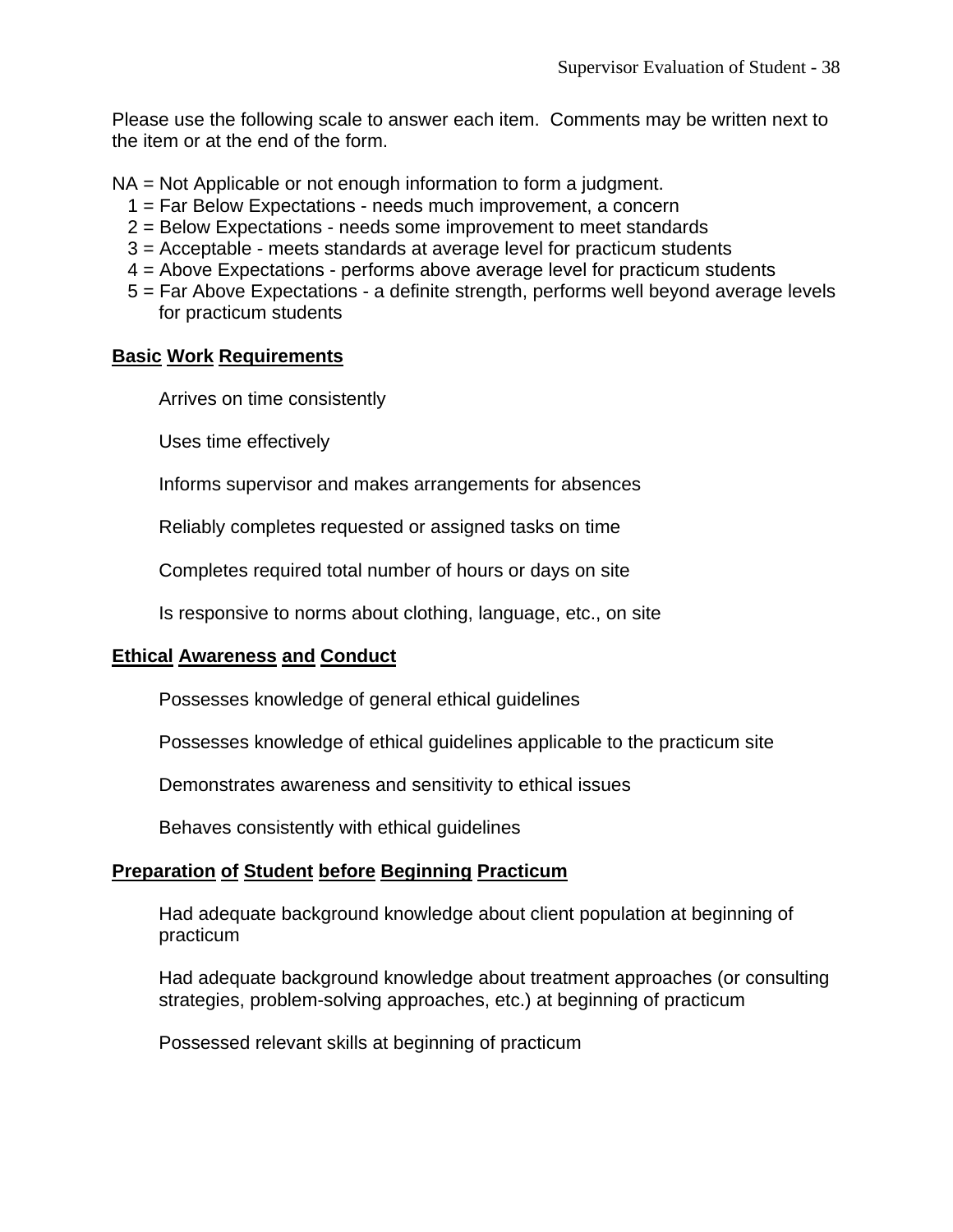NA = Not Applicable

- 1 = Far Below Expectations
- 2 = Below Expectations
- $3 =$  Acceptable
- 4 = Above Expectations
- 5 = Far Above Expectations

# **Learning during Practicum**

Is receptive to learning when new information is offered

Actively seeks new information from staff or supervisor

Shows the ability to learn and understand new information

Has acquired an understanding of concepts, theories, and information

Shows the ability to apply new information in practicum activities

Has obtained an appropriate level of knowledge and skills during the practicum

### **Response to Supervision**

Actively seeks supervision when necessary

Is receptive to feedback and suggestions from supervisor

Understands information communicated in supervision

Successfully implements suggestions from supervisor

Is aware of areas that need improvement

Shows willingness to explore personal strengths and weaknesses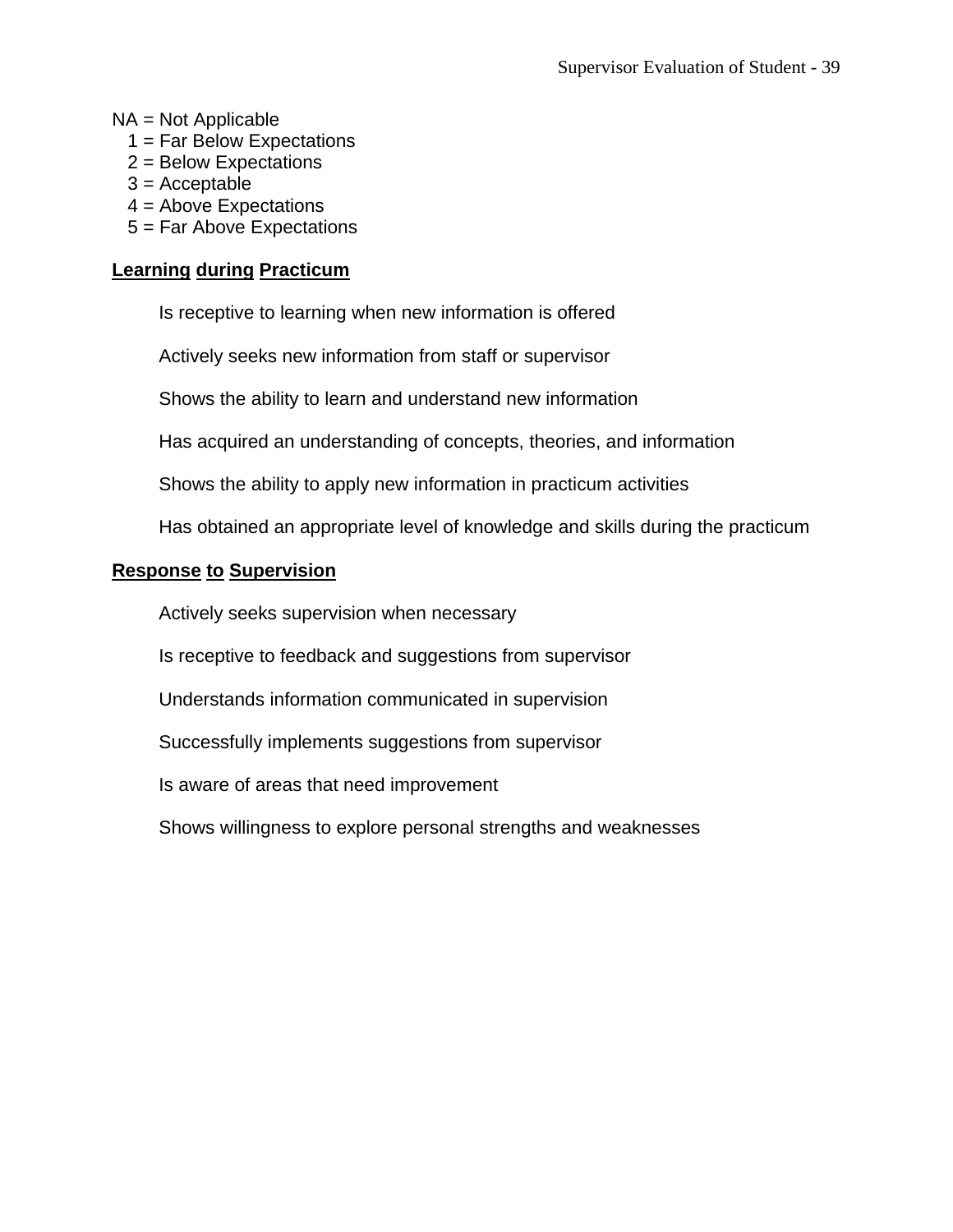Supervisor Evaluation of Student - 40

#### NA = Not Applicable

- 1 = Far Below Expectations
- 2 = Below Expectations
- $3 =$  Acceptable
- 4 = Above Expectations
- 5 = Far Above Expectations

#### **Interactions with Clients**

Appears comfortable interacting with clients

Initiates interactions with clients

Communicates effectively with clients

Builds rapport and respect with clients

Is sensitive and responsive to clients' needs

Is sensitive to cultural, age and gender differences

#### **Interactions with Coworkers**

Appears comfortable interacting with other staff members

Initiates interactions with staff

Communicates effectively with staff

Effectively conveys information and expresses own opinions

Effectively receives information and opinions from others

#### **Work Products**

Reliably and accurately keeps records

Written or verbal reports are accurate and factually correct

Written or verbal reports are presented in professional manner

Reports are clinically or administratively useful